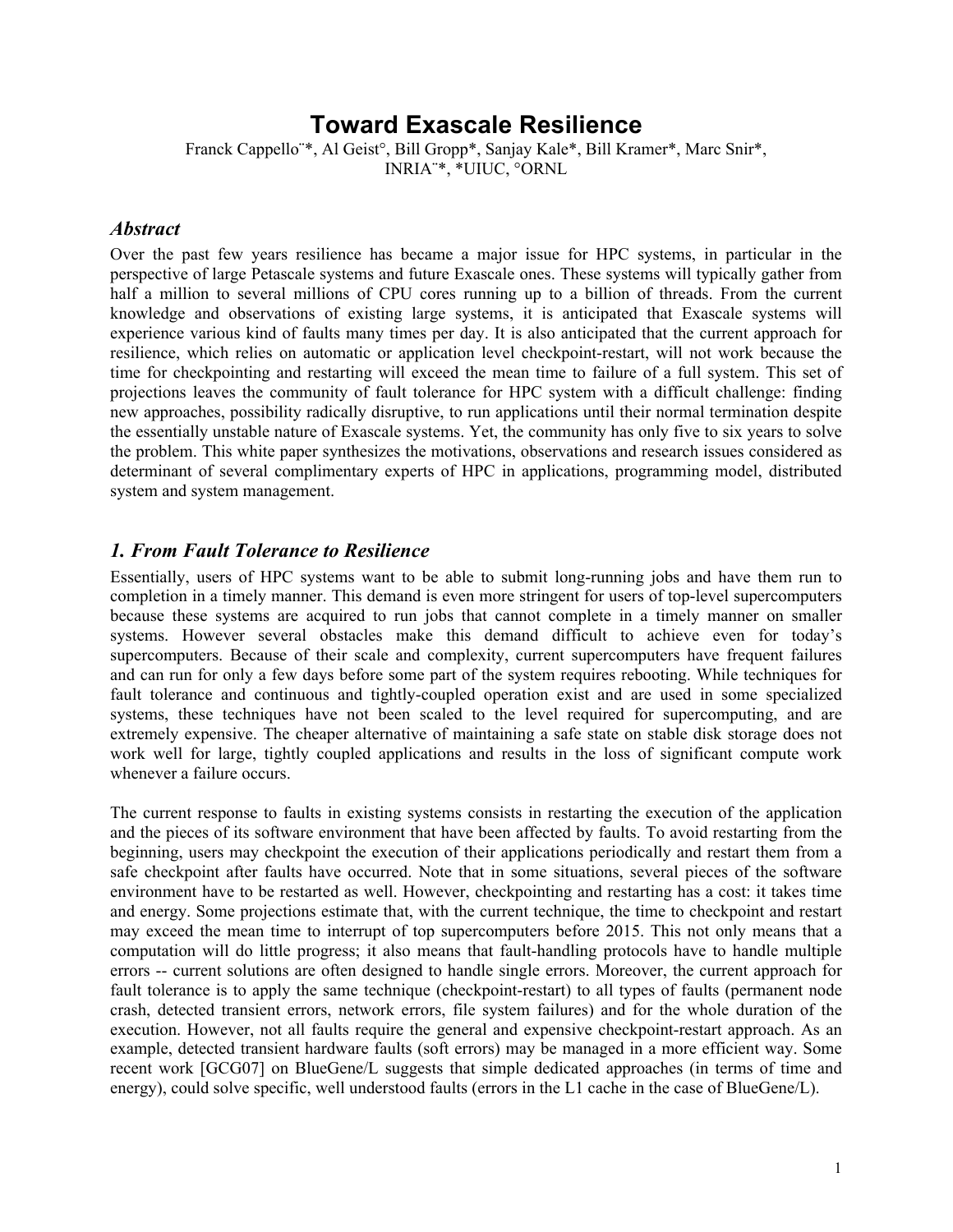If we observe the situation more closely, we see that none of the higher layers of the software stack have been specifically designed to cope with faults. Only a few software components, such as some MPI libraries, have been partially retrofitted to tolerate some faults. Moreover, there is no communication and coordination between software layers and software components within every layer for fault detection and management. An example of this lack is the MPI environment itself: even if some MPI libraries have been adapted to tolerate failures, their associated runtime environment is not fault tolerant, and requires a restart from scratch at every fault. Another example is the lack of coordination regarding fault detection and management between an application and the libraries used by the application. As a consequence, even if applications themselves were designed to resist to faults, most parts of their software environment would not let the execution survive the faults.

Since Exascale supercomputers, which are expected by 2018, will exhibit much more complexity and many more faults than today's supercomputers, one can gauge the challenge that the community in HPC is facing: it is not only adapting or optimizing well known and proven techniques but it is also making the full software stack fault tolerant and/or fault aware and ensuring that fault detection and management is consistent across the whole software stack. The problem of building reliable systems out of unreliable components did preoccupy the first generation of computing system designers -- see, e.g. [VN56], as first generation computers were very failure prone. The succeeding generations of system designers did succeed in building fairly reliable systems; application visible faults became rare events so that all faults could be treated in the same way. The inherent instability of Exascale systems, the envisioned diversity of their faults and the limitations of generic "one fits all" fault tolerance approaches will force the community to reconsider the fault tolerance problem as a whole, develop resilient software and provide a set of dedicated solutions in addition to (or instead of) a general purpose one.

# *2. A rapid tour of existing technologies and open issues at PetaScale*

All current production quality technologies for fault tolerance in HPC systems and applications are designed for fail stop errors (node, OS or process crash, network disconnections, etc.) and rely on the classic checkpoint restart approach (automatic or application level) Most of the solutions focus on applications using MPI, albeit there are some exceptions like for Charm++. Almost all are storing the application state on remote storage, generally a parallel file system, through I/O nodes. Two recent exceptions are the Charm++ in memory distributed checkpoint scheme and the Scalable Checkpoint / Restart (SCR) library used at LLNL that tolerates a single node failure following the diskless checkpointing approach.

Existing technologies for checkpointing include BLCR (at the OS level) [BLCR], the application level checkpointing environment and SCR library [SCR] developed at Livermore, C3 (Cornell Checkpoint pre-Compiler) [BMP03] and virtual machine checkpointing with XEN. Other software environments have been used in the past but are no longer used in large centers: Libckpt (OS level improved by programmer annotations) [Libckpt] and the Condor stand alone checkpoint library (OS level) [CSCL]. The current most popular environment (BLCR) does not provide incremental checkpointing (at the time we are writing this article) and does not provide annotations that would allow the programmer a fine control of the checkpoint process. In addition to these non-commercial technologies, some vendors like IBM and SUN have developed their own sophisticated checkpoint/restart technologies.

At the parallel computer level, fault tolerant environments mostly concern MPI. Several environments have been designed or adapted to make MPI applications fault tolerant: FT-MPI (UTK) [FT-MPI], Open MPI (Consortium) [OpenMPI], MPICH-V (INRIA) [MPICH-V], LAM-MPI (Indiana) [LAM/MPI], MPVAPICH (Ohio) [MVAPICH], LA-MPI (Los Alamos), AMPI (UIUC). These environments differ in the type of faults they are managing, their design, fault tolerance approach and the fault tolerance protocol they are using. Other environments like Charm++ provide fault tolerance features. On the other hand,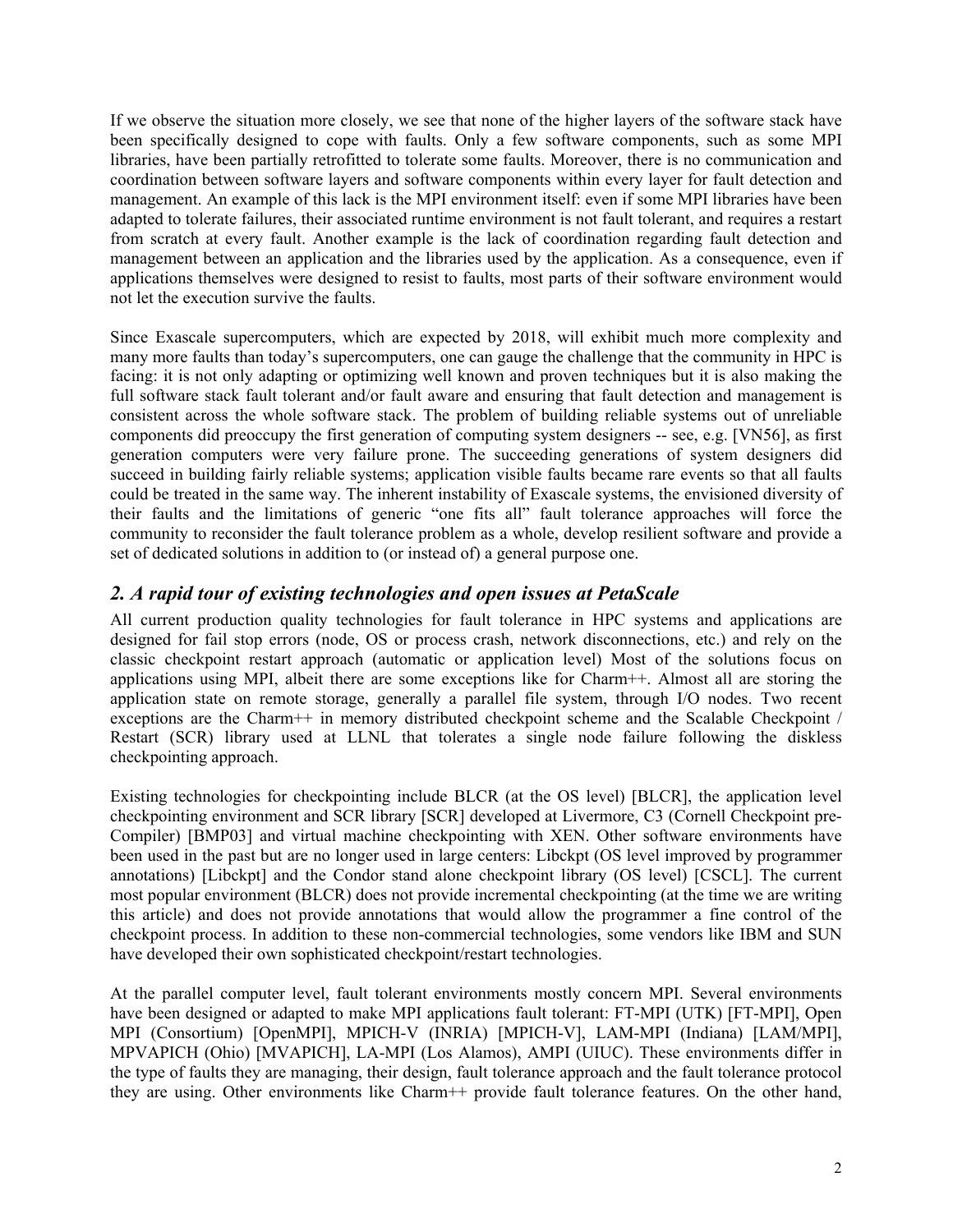none of the PGAS environments are fault tolerant. Addressing this lack can be considered as an important priority.

Since, in the past, most of the development efforts on fault tolerance have been addressing fail stop errors with classic checkpoint restart, many issues remain open concerning the management of other types of faults and other fault tolerance approaches that have not been studied enough in depth. As a matter of fact, many fundamental parameters of fault tolerance for HPC systems and parallel applications are not well understood. In the following paragraphs we give five examples of problems requiring more research even at PetaScale.

A first example is related to RAS analysis. Several analyses have been made concerning the root cause behind failures [OS07] [SG07] [Lu05]. The three most recent publications in this domain reach contradictory conclusions concerning the respective responsibility of software and hardware. This is not really surprising since these three studies analyze three different sets of systems in three different locations. This limited comprehension of root causes makes fault effect avoidance (the capability to avoid the effects of faults) difficult. Without a good understanding of root causes, it seems illusory to design and validate fault prediction mechanisms. Without good fault prediction system, research on proactive actions is almost useless. In addition, even if at some point, we are capable of predicting accurately errors, we still have to find: 1) acceptable solutions to handle false negatives, and 2) how to handle predicted software errors (process or virtual machine migration is not a response for software errors).

Another example is "Silent Errors". Silent errors are simply faults that never get detected, or get detected long after they generated erroneous results. They can be transient as in the case of hardware soft errors. Transient flipping of bits happens continuously in the memory of the largest systems in the world, but ECC memory automatically detects and corrects these faults. Silent hardware errors arise when any part of the memory is not protected by ECC, in data paths, processor registers or units that are not protected, or when multiple memory faults cancel each other out preventing the detection of the faults. Silent errors are not limited to transient effects; one can have permanent undetected hardware faults that are silent. Often they are only discovered when an application running on this hardware gives a clearly wrong answer, fails to complete, or completes much more slowly than usual. By then it may be too late for the application to recover. Silent errors are not limited to hardware faults. There have been several cases where software or firmware code has had bugs in it that only manifest in rare cases, for example, router-chip software that changes the bits in one message out of every billion. The key characteristic of silent errors is that they are undetected; therefore, there is no opportunity for an application to adapt or recover from the fault at the moment when it hits the system. If the rate of silent errors is too high, then a user must worry that the results of his simulation are incorrect. Designing mechanisms to tolerate silent errors depend on a better comprehension of these errors. Very few results are available about the quantitative evaluation of their likelihood at large scale during execution.

While large parallel computers often have hardware mechanisms for fault detection in specific subsystems (e.g., the interconnection network), they do not usually provide an integrated approach that ensures fault tolerance at the system level. The problem is compounded by the use of commodity components designed for cost sensitive applications that may tolerate high failure rates and frequent silent errors (e.g., gaming). Modern data centers (such as at Google) that are designed to be resilient, in order to provide continuous service; such a design is facilitated by the nature of the workloads they support (embarrassingly parallel, or very coarse grain). Parallel computers (whatever their size) by the nature of their workloads (fine grain parallelism) makes such a design harder. However, there are many opportunities of hardware supports with SSDs devices, specific networks, Transactional Memory, Hardware diagnostics, fault detectors, etc. There is a need to understand what kind of hardware could be added and how to integrate it in the systems with reasonable cost and energy consumption.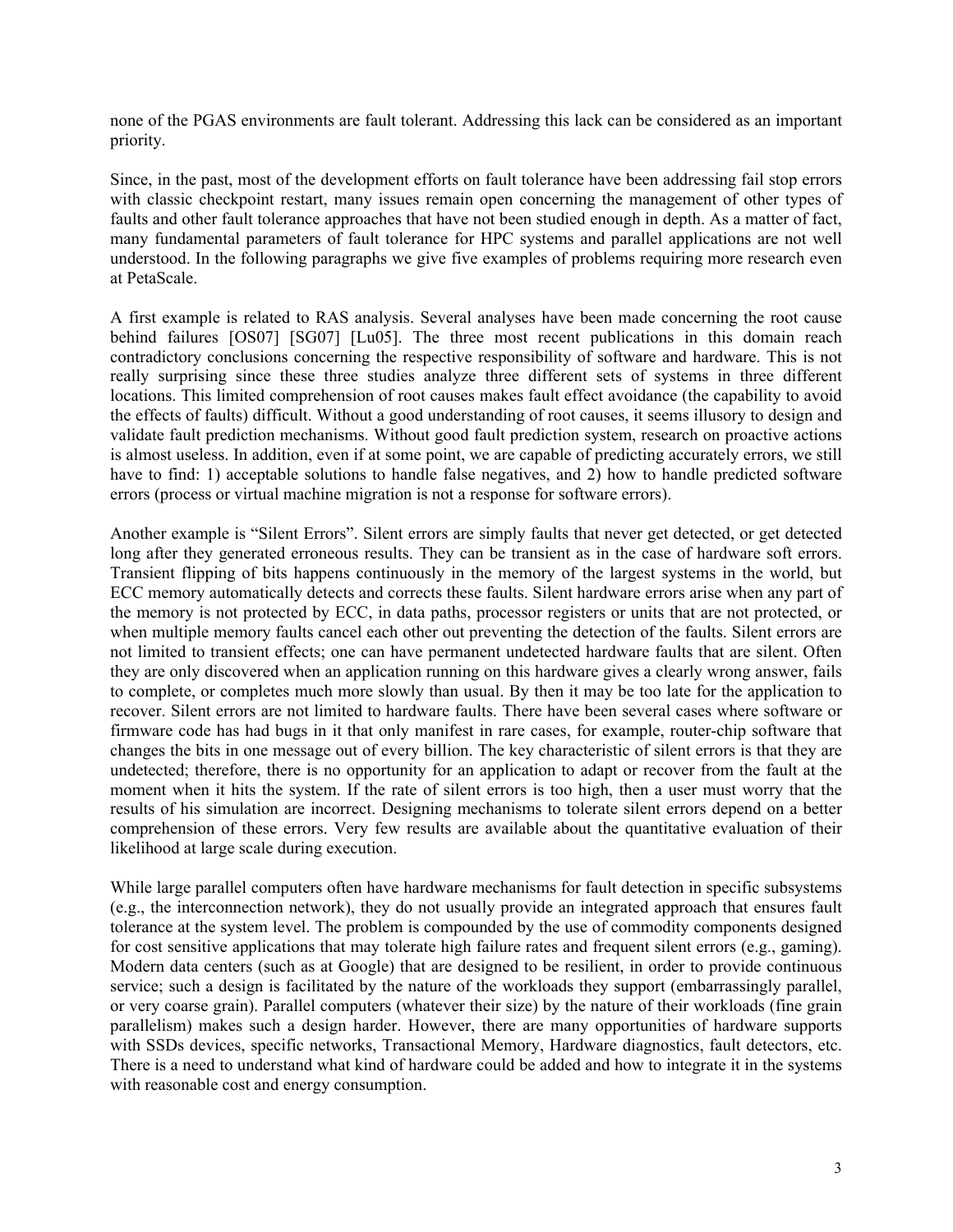We already mentioned the lack of coordination between software layers with regards to errors and fault management. Currently, when a software layer or component detects a fault it does not inform the other parts of the software running on the system in a consistent manner. As a consequence, fault-handling actions taken by this software component are hidden to the rest of the system. Imagine that two software components detect faults with the same root cause; they may take contradictory actions because of this lack of coordination. Likewise, if a software layer detects an erroneous condition, it often has insuffient or incorrect information to determine the best response. In an ideal word, if a software component detects a potential error, then the information should propagate to other components that may be affected by the error or that control resources that may be responsible for the error. Some software components may also contribute to the decision making process, deciding on a plan for recovery, reconfiguration or adaptation. All software components should then conform to this decision and take corresponding actions. There is already an attempt to develop a coordination system for software called CIFT [CIFT]. However few components are available and there is certainly a need to put more efforts on that topic.

One suggested way to cope with silent errors and continuous stream of faults is to design fault oblivious algorithms. These algorithms should demonstrate resilience and correctness in the face of faults [EG05]. Very little is known today about how to create such algorithms except in the simplest cases that are nearly embarrassingly parallel or for problems that have simple checkers [BK95]. An example of questions that should be answered is the following: to what extent are existing numerical methods such as asynchronous iterative methods and chaotic relaxation approaches resistant to information losses due to communication corruption, temporary disconnection, transient hardware failures or damaged software presenting a Byzantine behavior? Addressing this challenge does not rely only on application developers; the system software also needs to cope with a continuous stream of faults and being in a constant state reconfiguration of the system.

As discussed in the previous section, the fault tolerance approaches used in production are supposed to be generic, managing all fault cases in the same global way whatever are the faults, the application and the execution phase within the application. Adaptive data protection may help to provide a more efficient approach by allowing specific responses according to the fault context. For example, not all data need to be saved at every checkpoint. This observation is the root of the "Memory exclusion" mechanism proposed by Plank [PYK99]. Advanced techniques such as "compiler assisted memory exclusion" help programmers to identifying explicitly, in the code of the application, the data to be removed from the checkpoint. Another observation is that the current procedure for checkpoint/restart which essentially relies on copying useful memory content and storing it on a stable storage (and vice versa for restart) may not be the most efficient/rapid way of saving and reconstructing the data. Programmers are in the best position to know how to save and restore quickly the critical data of their application but they cannot use such adaptive data protection other than by doing it manually. More generally, there is a need to investigate the notion of "correctness models". The programmer may provide in the program annotations about ways to protect or check key data, computations or communications. The programmer may provide assertions that help improve anomaly detection. The system may use such annotations and assertions adaptively. This is similar to adaptive resource management in a run-time system: The programmer annotates the program to provide information on its properties; the run-time uses this information, and information on the state of the system, to allocate resource. One can think "fault-tolerance" budget that is managed by a "fault-tolerance manager", based in information on the computation provided by the user, and information on the system, collected from various sensors.

#### *3. Issues in Exascale systems*

There is a broad consensus in the community about the fact that Exascale systems will be hit by errors/faults much more frequently than Petascale systems. There are two main reasons behind this belief: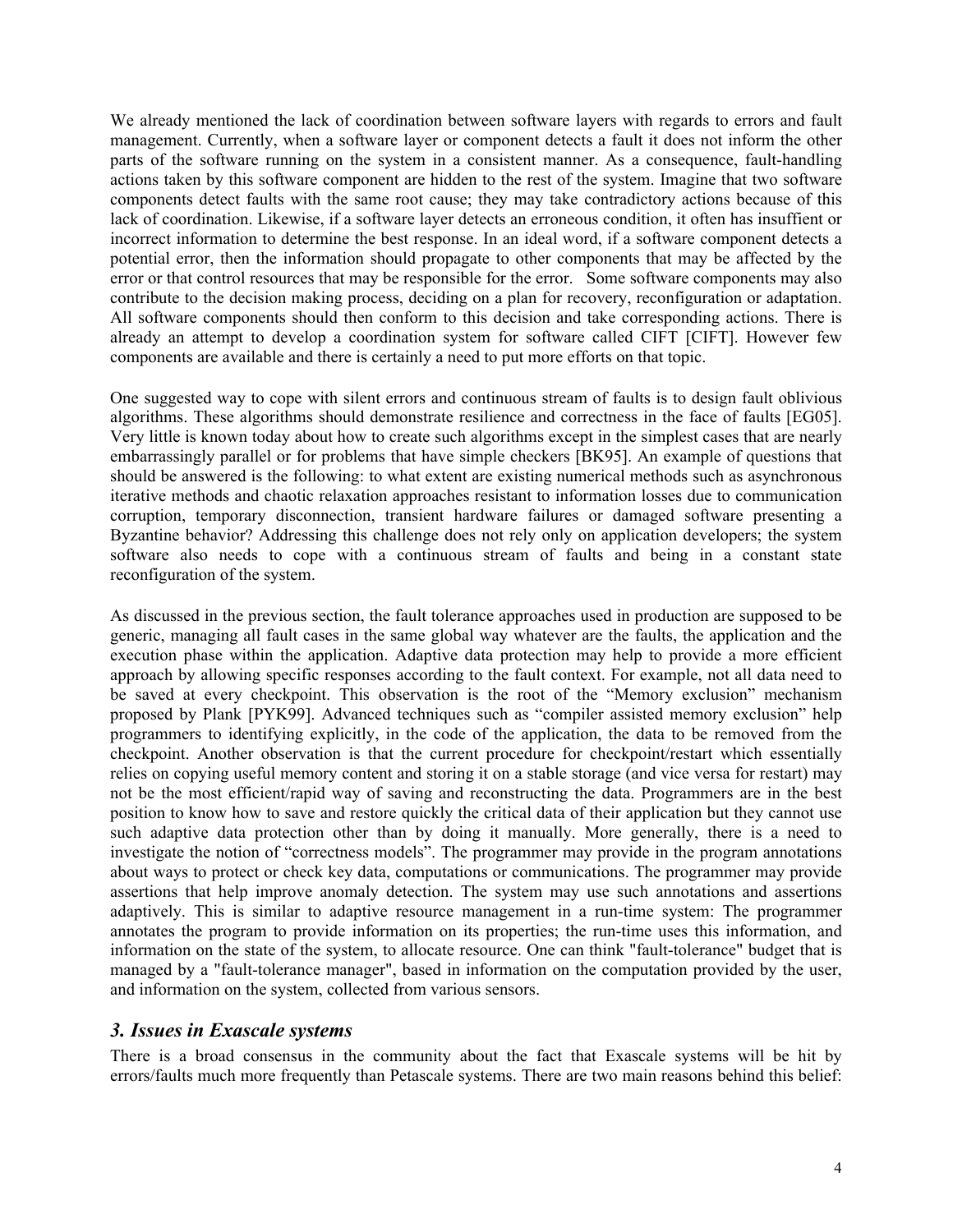(1) an Exascale system will be composed of many more components than PetaScale systems and (2) the mean time to failure (MTTI) of each of these components will not improve enough to compensate for (1).

Current projections of Exascale systems are considering that a single supercomputer of this category will feature millions of CPU cores and may have to run up to a billion of threads. If we look to the past ten years, the performance increase of the best supercomputers in the Top500 resulted from an increase in CPU clock frequency, an increase in the number of transistors per chip and an increase in the number of sockets in a machine. Clock frequency has flattened in the last few years, so that the increase in the number of sockets can be expected to accelerate. As a consequence, the number of components in Exascale system will be much higher than the one of PetaScale systems (100,000 is the order of magnitude of the number of sockets we may see in Exascale systems). The reliability of individual components is not likely to improve significantly in the near future. Indeed, the reliability of the components in HPC systems has not improved and may have degraded in the last 10 years. There are several reasons behind this observation: (1) the complexity and sensitivity of components get higher over the time (more transistors, smaller transistors, lower voltage, more manufacturing variance); (2) manufacturers increase hardware redundancy and error checking in their component to compensate for (1); (3) manufacturers are targeting a fixed reliability level for components: as most sold computers consist of one or few complex components, and the lifetime of computing systems is measured in years, there is no meaningful market incentive to increase component reliability. With more components of similar reliability, Exascale systems will experience more errors-faults-failures than PetaScale systems.

Even if there is not yet a consensus on this aspect, there is a suspicion that software errors will dominate in Exascale system. The rationale behind this belief is that (1) the software stack run on every node of a parallel computer is already very complex (current estimations of the number of code lines in such software is several millions) and (2) this software stack has not been designed or tested with high availability and resilience in mind. As a consequence most of the software parts: (a) are not restartable or replaceable without impacting the other software parts, (b) do not integrate enough fault-error detectors, and (c) have not been tested, validated or formally verified at the (much more expensive) level used for critical software.

The community has translated these projections and suspicions into the following statement: faults/errors/failures will not be rare events anymore and should be considered as normal events. In other words Exascale systems will need to resist a continuous stream of faults/errors/failures.

The community, based on its past experiences and the observations of the current largest systems, envisions the following major issues:

- 1) Some faults will not be detected (silent errors). Both hardware and software silent errors are likely to happen.
- 2) Detected but uncorrectable transient errors may represent a large fraction of errors. The assumption is that with the increase of the integration level, the phenomena causing transient errors will have a much wider impact on the affected components, despite the redundancy mechanisms added by the manufacturers.
- 3) Correctable errors will increase the hardware jitter due to the background error recovery activities (e.g., memory scrubbing & error handling) that will become significant.
- 4) Long running jobs may be hit by hardware & software faults (of multiple types) several times before completion.
- 5) Current designs and practices of global, synchronized Checkpoint-Restart (on remote file system) will not work anymore.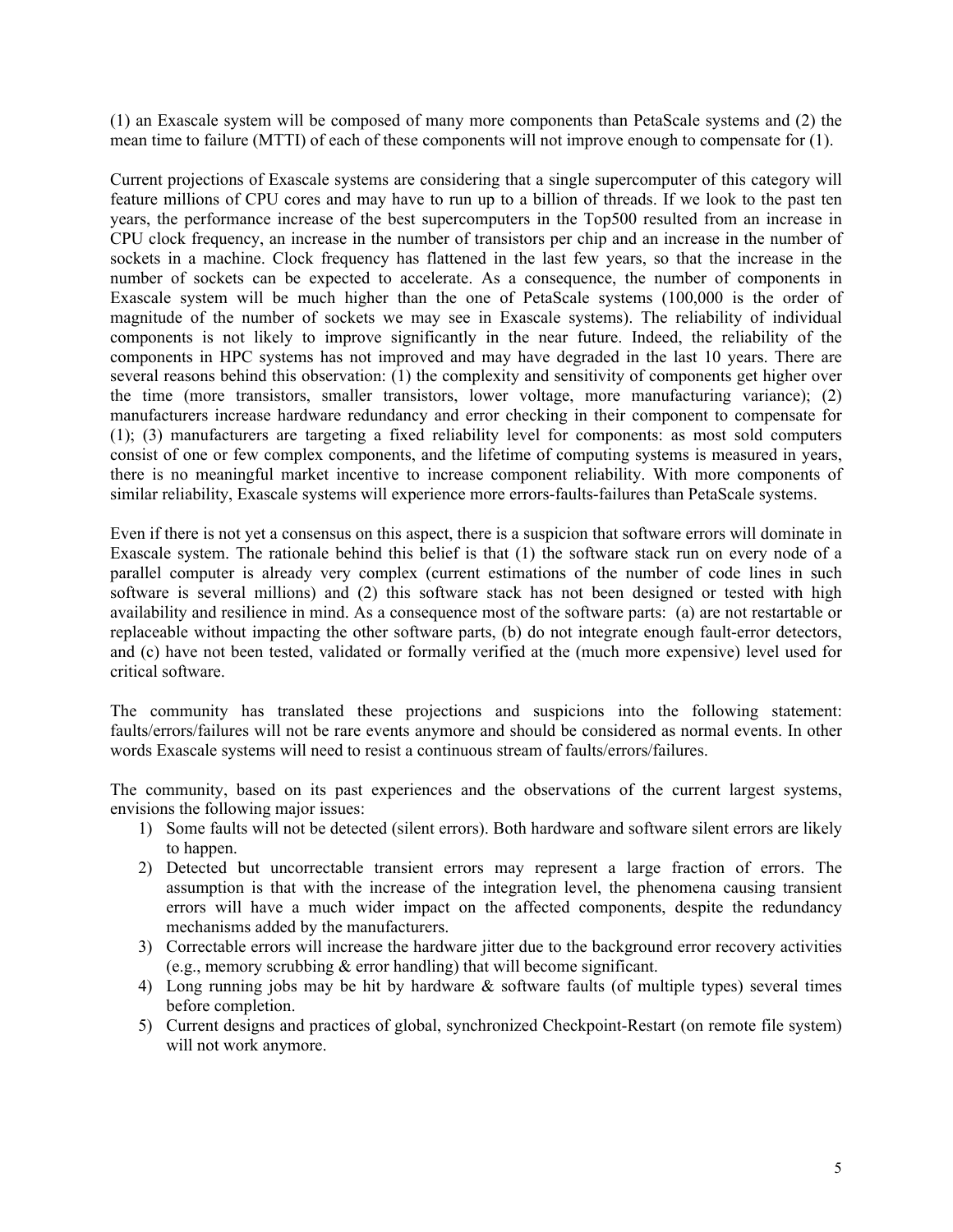*The community concurs that research for more reliability and robustness is critical at every layer between the hardware and the end-user. Considering the existing technologies, the state of the art in research and the forecasted faults/errors characteristics of Exascale systems, new resilience paradigms are required.*

## *4. First set of recommendation: improving/facilitating exchanges and sharing in the community*

The resilience topic has several characteristics that distinguish it from the other research topics related to Exascale systems with regards to the involved community.

First the community is very large and involves: A) computers scientists whose main field is fault tolerance and resilience, B) computer scientists whose main field is in other domains but with some experience or specific knowledge on fault tolerance and resilience (people working on programming models, file systems, libraries, etc.), C) application developers, D) researchers and developers in numerical algorithms E) system managers and experts in HPC centers, F) users of large scale long running applications and G) software and hardware vendors.

Second, the community is spread over the world but not organized at the international level. Skills of toplevel research teams are mostly complementary; however there are some overlaps like in the domains of fault tolerant MPI or event log analysis. An important observation is that not any single team contains all the required skills to address the critical resilience issues listed in the following paragraphs.

All the participants of the HPC domain involved in resilience come with their own culture and perception of faults, errors, failures, their origins and consequences. The research methodology is not well established and shared across the HPC community. Simple examples are: 1) the lack of common metrics and benchmarks to stress fault tolerance or resilience approaches, 2) the lack of standardization and common structure for event logging and analysis, 3) the lack of experimental environment.

As one can imagine, event logs are very important sources of information to understand the root cause behind failures. However, there is no existing standard on how system managers enter events in the logs that have not been reported by the automatic detection systems and automated systems do not follow standard formats. Moreover, it happens that the human entered information is not consistent with the one generated by the automatic detection systems. This raises significant difficulties when event logs have to be filtered, analyzed and mined to determine root causes.

Another remarkable element, which is a good example of problems raised when the coordination is weak, is the lack of common definition on some critical issues. Take as example the definition of "soft errors". This term is becoming widely used to express a kind of faults that is expected to be prevalent (or at least very frequent) in Exascale systems. The definition of this term varies. In some communities "soft errors" means transient physical faults, while in the general definition, published in one reference paper on dependability "Errors produced by intermittent faults are usually termed soft errors" and "elusive development faults and transient physical faults leads to both classes being grouped together as intermittent faults." [ALR04]. The last definition clearly mentions software as a potential source of "soft errors" which is not the case for the former definition. "Examples are memory bloating and leaking, unterminated threads, unreleased file-locks, data corruption, storage space fragmentation, and accumulation of round-off errors" [ALR04]. Obviously, sharing common definitions on key issues is essential as a very first step of community coordination.

The notion of intermittent or transient errors itself is not well established in the HPC domain. Obviously transient or intermittent errors may be managed in different ways than permanent errors. What are the existing criteria and procedures to qualify an error in HPC systems as intermittent or transient? Who is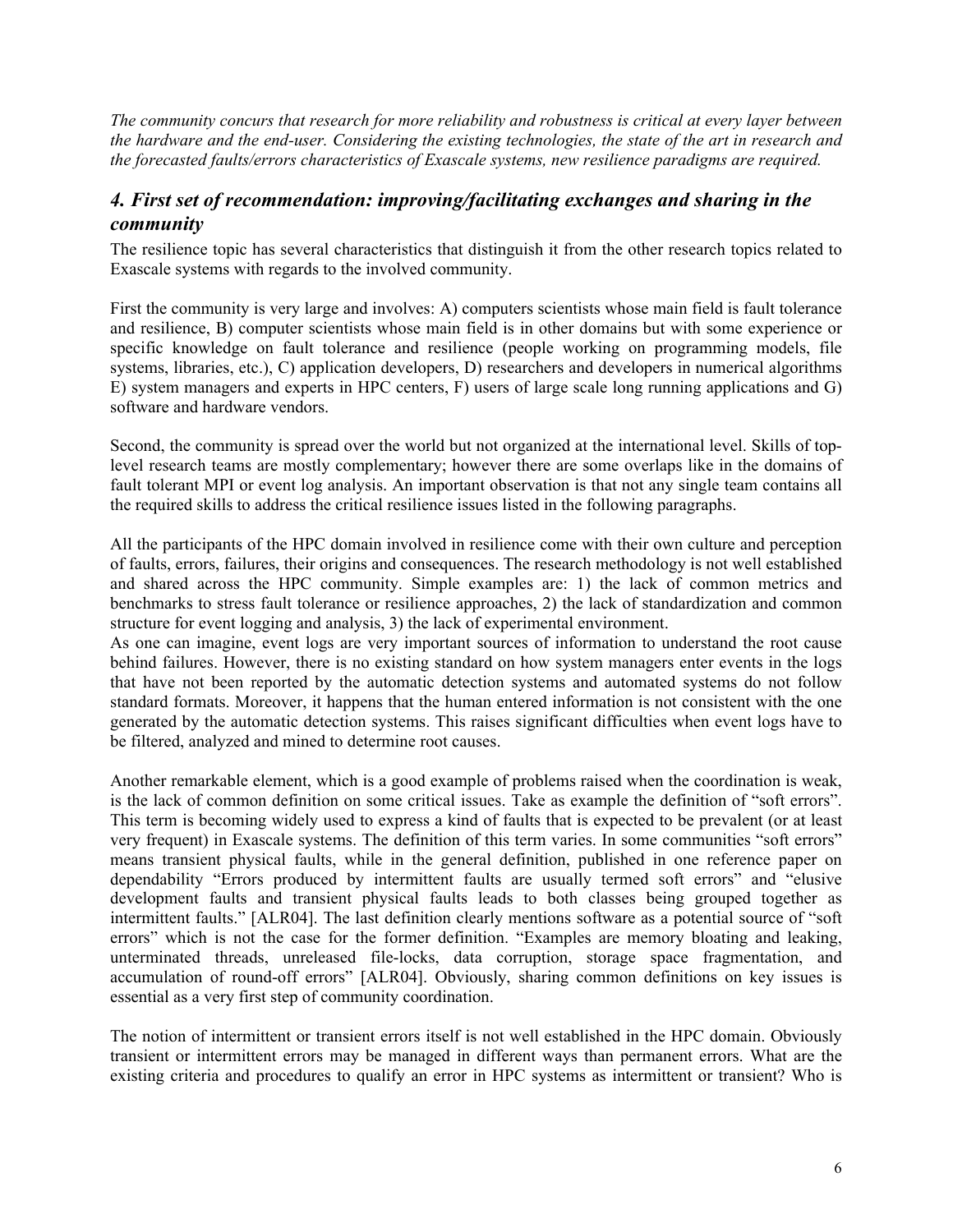responsible for making this distinction: the system manager or some algorithms analyzing the event logs? The answers to these questions are still open in our community and far from being shared.

As a consequence, there is a need for more exchanges and sharing between the members of the resilience community at the international scale.

A first element to address this situation would be to establish a conference on Resilience in HPC. As a matter of fact, there is no conference in HPC dedicated to the resilience topic and vice versa. One can question the need for such dedicated conference, since fault tolerance and resilience are well-identified research domains having their own top-level general-purpose conferences. However, fault-tolerance and resilience in general are wide research domains and some of their application domains (distributed systems, sensor networks, databases, HPC, etc.) have commonalities in research topics, several research questions are not overlapping. For examples, 1) self-stabilizing algorithms are key mechanisms of sensors networks but have not been used so far in HPC environments, 2) replication is the major approach for fault tolerance in all applications domains except HPC, 3) diskless checkpointing or application based fault tolerance are considered as interesting mechanisms only in HPC but are disregarded by other domains. Moreover we consider that the spectrum of questions related to resilience in HPC systems is large enough to motivate the organization of an annual even gathering the community. The format and organization of such events remains to be defined.

Another important element is to improve the information and methodology sharing across the community. The fact that event logs of the most recent large-scale supercomputer facilities are not easily accessible by a large research community is a major impediment to progress in the domain of fault, error and failure analysis. Event logs anonymization has been considered as a possible solution to this problem but remains to be investigated and applied. In terms of methodology, there is no consensus in the community on "what, how and where" to measure and test fault tolerance/resilience techniques for HPC. Several metrics have been defined recently for characterizing a full system, such as "survivability" and "performability" [NA03] but there are not widely used. Other metrics could be of interest such as "reaction time" for the different mechanisms used in a fault-tolerant/resilient system and "resistance factors" to express how well a system resists high fault frequencies or to high numbers of simultaneous faults.

### *5. Research issues considered as important*

The community has identified four main research topics considered as determinant to ensure the correct termination of parallel executions on Exascale systems:

- 1) fault detection, propagation and understanding
- 2) fault recovery
- 3) fault-oblivious algorithms
- 4) Stress-testing proposed fault-tolerance solutions

#### **5.1 Fault detection and understanding**

Fault detection and understanding covers three sub-problems: improving fault detection and layer coordination, understanding faults and silent errors and improving situational awareness.

#### 5.1.1 Fault detection and layer coordination

There are only few ways to deal with undetected faults (silent errors): 1) ignore them, assuming that they will stay marginal and that they will not degrade the result quality to an unacceptable level, 2) develop fault oblivious algorithms that can resist by construction to a high level of undetected errors, 3) use some form of redundancy and on-line checking or 4) store, transfer and compute on an encoded version of the data (like with the ABFT technique). The first is unacceptable as undetected faults are too frequent. The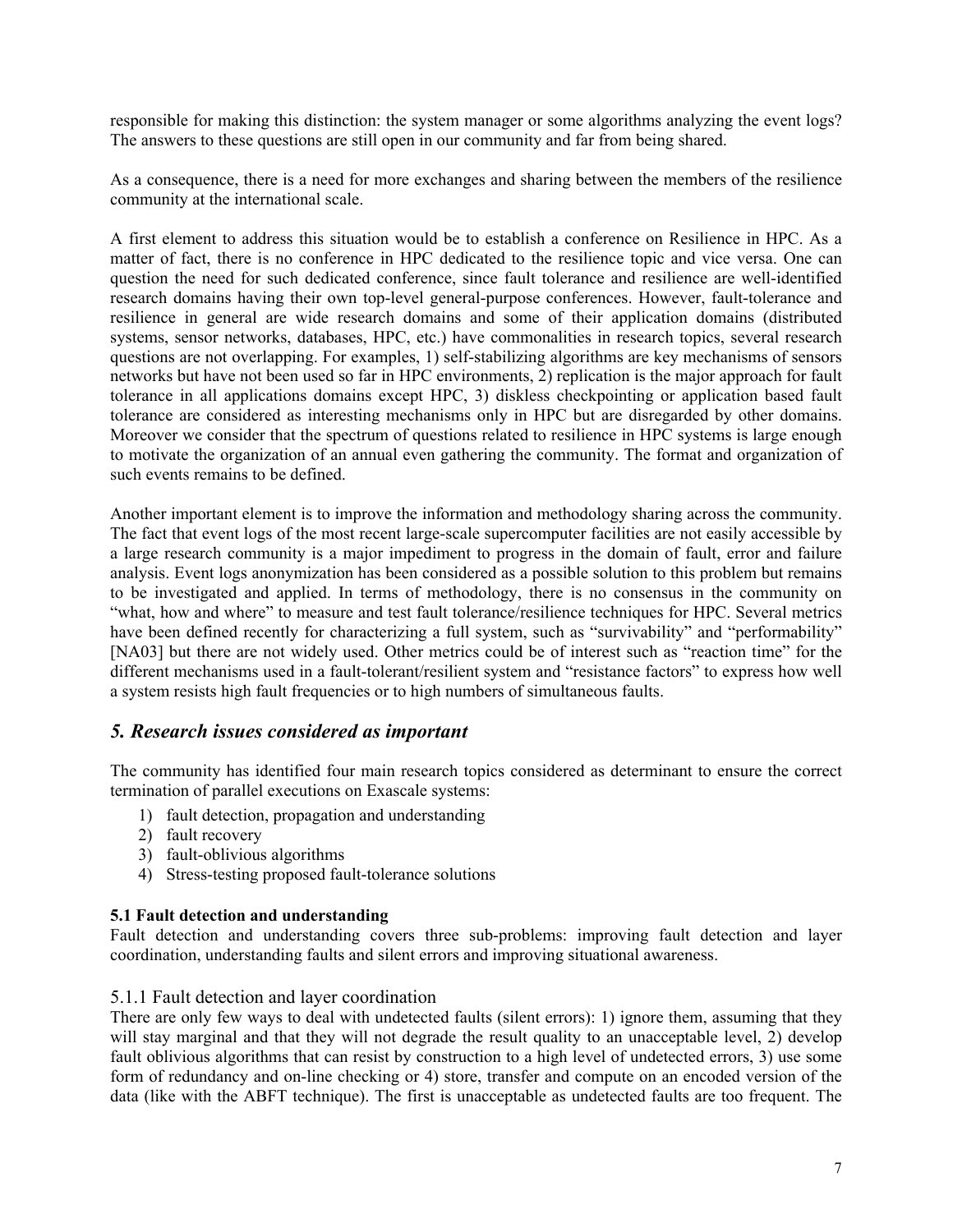second will require years if not decades of efforts to transform existing algorithms and methods to resilient versions resisting to a large variety of fault and errors. The third is feared to be too expensive in terms of overhead. The fourth is currently mostly limited to linear algebra operations. Thus, considering the risk of not managing undetected errors and the cost for their management, the community considers that more software and hardware detectors should be integrated in HPC systems to reduce the occurrence of undetected errors.

Not only should more errors be detected, but a higher error detection resolution should be used to determine initial/likely software component failure, for both system wide and non-system wide software caused failures.

As discussed in previous sections, there is a need to coordinate fault-error detection, propagation and management across the software layers. To progress toward this objective, there is an immediate need to improve the propagation of error conditions through software layers and hardware components. At NERSC, about a year was spent trying to get correct errors encodings coming up through the software layers for a recent HPC system [KR08]. Efforts for correct propagation were required in almost every software layer.

#### 5.1.2 Understanding faults and silent errors

Detecting errors/faults is a necessary objective to trigger fault tolerance mechanisms and let them implement corrections. Of equal importance are the finding of the root causes and the analysis of the causalities chain that provoked the detected errors. Finding root causes helps to apply specific corrections in order to avoid future occurrences of the error. Since we envision that software will be responsible for a large fraction of the errors, there is a need for a better analysis of root cause behaviors across software errors. For example, we need to verify if the informal root cause analysis in some bug reports that indicate a large portion of software errors are caused by software that is in error recovery or exception handling is itself correct. Analyzing the causality chain helps to understand how to stop the "contamination" of a root error by the introduction of confinement mechanisms. Several researches have been conducted on this topic. However log analysis is still a very complex issue for several reasons: lack of standardization, lack of consistence in the log files and lack of research in log analysis engines.

The Petascale System Integration Workshop [KR07], organized a couple of years ago already identified as important the format standardization for all logs. Another important objective would be a standard for error encoding. Obviously, standardization is fundamental to efficient log analysis of log files coming from different sources and also to limit the development effort and concentrate most of it on the analysis engine and not on translators. The consistent integration between human entered event logging and automated information is regarded as another significant issue. In analyzing the error logs for 5 years at NERSC - it took about a person year to make all the operational and repair logs consistent with automated log (http://pdsi.nersc.gov). Whatever the standardization level and the consistency of the logs are, the challenge is to create the analysis engines. Finding root causes requires browsing huge amounts of information and use filters detecting redundancies. Several recent papers have presented analysis results for different supercomputers. Since their conclusions are significantly diverging, it is important to understand the sources of this variation. Clearly, there is a need for more efforts and collaborations in this domain. The data mining community could probably help in this research.

Despite the existing error detection system, some errors are not detected and reported. These silent errors are not well understood in their source, consequences and quantification. Silent errors are suspected and observed by their effects for example when an application gives results considered as too diverging from the expected ones, fails to complete without detected errors or completes much more slowly than usual. Designing mechanisms to tolerate these errors depends on a better comprehension of the errors especially when they come from the hardware. However, we are not aware of any quantitative evaluation of their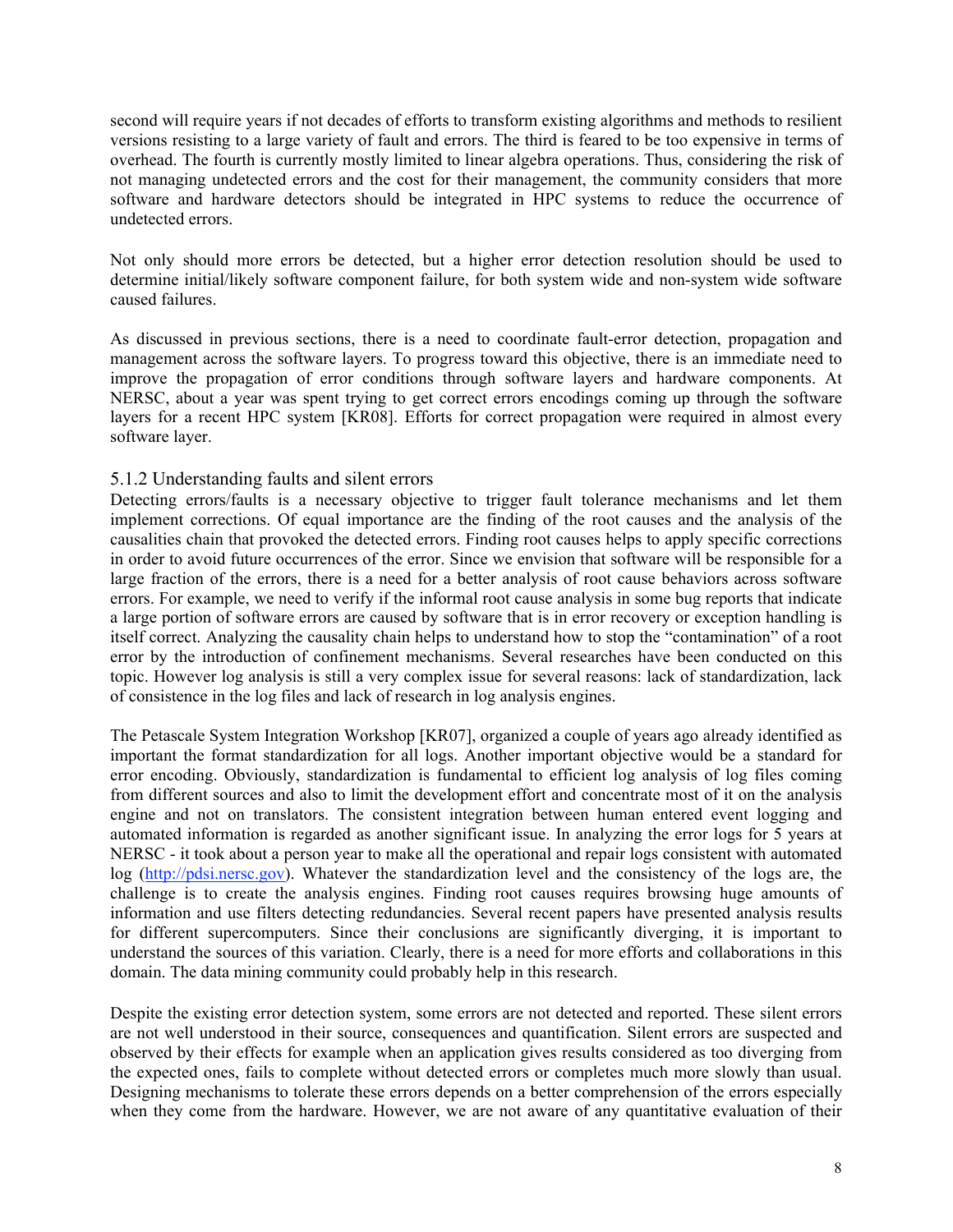likelihood at large scale during the application executions. The question here is: do we really need to develop specific mechanisms for these errors if they only affect a very small fraction of the executions? To give an answer to this question there is a need to determine if existing error occurrence models are enough to estimate quantitatively the likelihood of these errors for Exascale systems. If the models are not accurate enough, we will need to use or create measurement platforms.

Understanding the sensitivity of HPC usage scenarios, applications and algorithms to faults, errors and failures is as important as understanding the errors and their root causes (faults)<sup>1</sup>. In the HPC context the impact of faults and errors could be a significant slowdown of the application, a crash or an incorrect result. If the fault tolerance mechanism reacts to faults and errors without considering the context of the execution, the result could be undesirable. For example, it was observed that some systems spend so much time in error recovery that performance becomes unpredictable. As a matter of fact, the impact of a failure in HPC applications varies and how to recover from errors depends on the context. Some HPC users launch large sets of small or medium scale simulations following a parameter sweep like method. If one of the simulations fails, the user can decide whether or not it is worthwhile to re-launch it. In this scenario, the consequence of a failure is less catastrophic than in a scenario where a single large simulation crashes or gives an incorrect result after tens hours of execution. Some applications written following the masterworker paradigm do not need, in theory, to be fully restarted if an error or a fault happens in one worker node: only the failed process(es) have to be re-launched. Some algorithms based on chaotic relaxation seem to present good resilience qualities and can tolerate a certain amount of information loss, though these algorithms may not perform as well as less resilient ones. In a distributed system, the self-stabilizing algorithms can follow a forward recovery approach that can even tolerate Byzantine attacks. Such algorithms do not need an "external" correction of the errors to return eventually to a correct state. Thus, the response to a failure or an error depends on the context and the specific sensitivity to faults of the usage scenarios, applications and algorithms. However, even if this dependency to the context seems clear, there is no existing study evaluating this sensitivity and the minimal response for a large variety of scenarios, applications and algorithms.

In particular, little is known on the sensitivity of the algorithms to silent errors. A study published in SC 2004 could be a good starting point [CR04]. Using software fault injection in a non-protected hardware (memory without ECC, no protocol checksum on communications, etc.), the authors have simulated single bit memory errors, register file upsets and MPI message payload corruption and measured the consequences for a suite of MPI applications. These experiments showed that most applications are very sensitive to even single errors. The errors were often undetected (thus silent), leading to incorrect outputs. This study needs to be continued and expanded because it considered only three applications at small scale (less than 200 processes) and only silent hardware faults. Going further in this direction, there is a need to understand the fundamental origin of the algorithm sensitivity to silent errors.

#### 5.1.3 Situational awareness

In some cases, a major error is reported too late to the system manager for corrective actions despite the fact that several minor errors have occurred and could have been reported. The problem comes from the automatic systems that silently correct some errors. An example is disk controllers that are very good at correcting errors and rebuilding data. However, disk controllers rarely inform the system manager about error detection and repair. In some situations, the repetition of minor errors eventually leads to major defects that controllers cannot fix. The system manager is then informed but too late to take corrective action, such as replacing the failing device.

 $<sup>1</sup>$  By definition a failure is the impact of an error itself caused by a fault.</sup>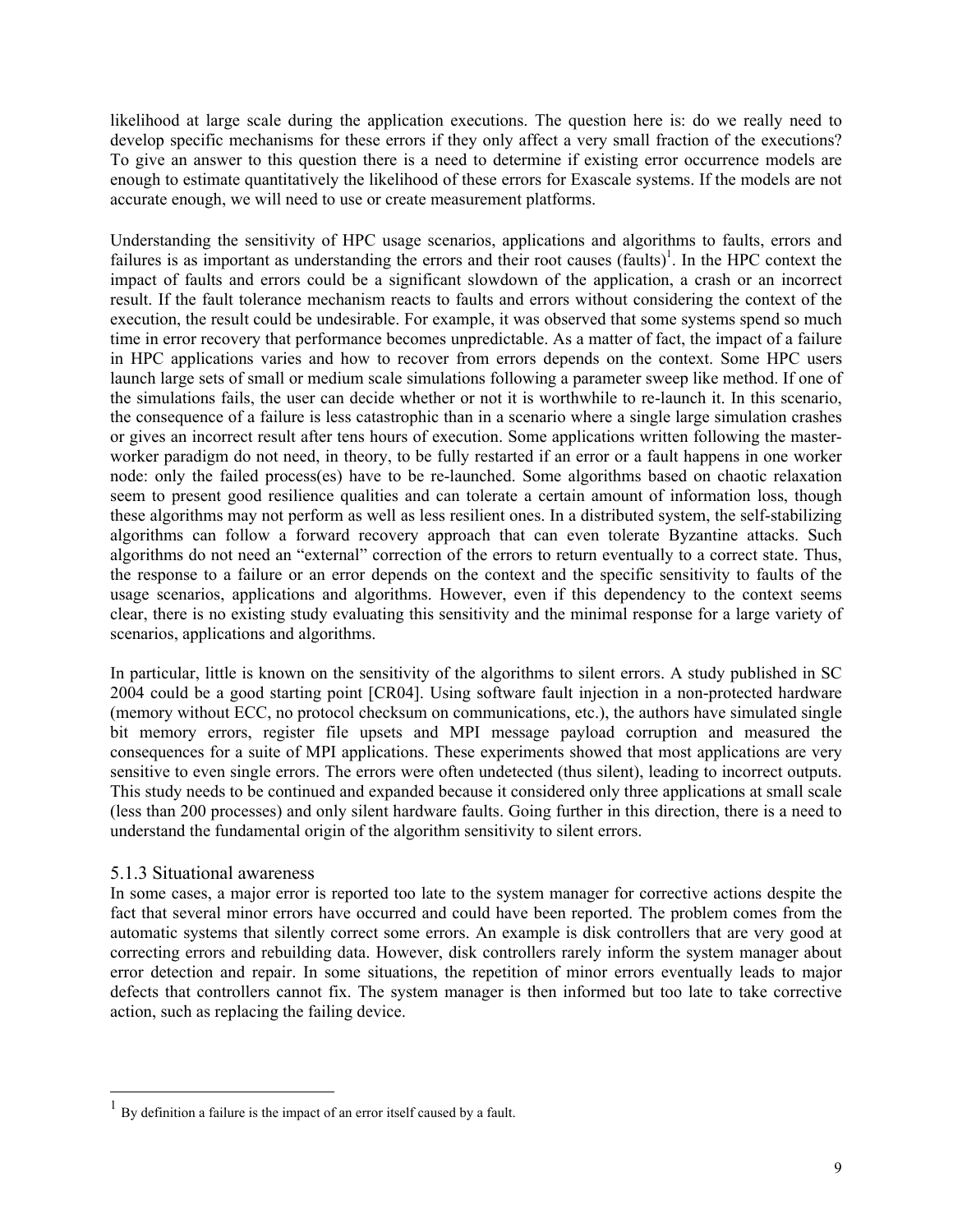Situational awareness<sup>2</sup> supposes excellent filtering systems that warn the system manager only about relevant issues, but provides sufficient information in a timely manner for the system manger to take appropriate action. Situation awareness is not a new problem for domains like air traffic control, power plant operations, emergency response, military command and control and medicine. This is a major concern in these domains and many efforts were devoted to studying what information is needed by human managers so, when automated systems fail, humans can step in and make effective judgments. There is a need to investigate more this area and probably learning from lessons in the mentioned domains using situational awareness.

#### **5.2 Fault Recovery**

#### 5.2.1 Non-masking approaches

The principle of non masking approaches is to report faults and errors to the applications or the users and let them: a) decide on which strategy to adopt according to the faults and errors and have the runtime environment or the OS manage the recovery process (FT-MPI) or b) actually organize most of the recovery process with minimal or no intervention of the runtime environment or the OS (Application level checkpoint-restart and ABFT).

The non-masking approach was the original one for most applications and users. Most large scale, long lasting applications have some dedicated portion of the code devoted to checkpoint and restart. Checkpoint-Restart in these codes has several objectives: it can be used to debug the application, to pause its execution to release the computing resources to other applications and for fault tolerance. In such applications, the code is not directly managing all aspects of fault tolerance. In particular there is generally no mechanism for fault detection. When the environment (the batch system for example) reports a failure (generally the crash of the application), the user is informed and has the option to resubmit the application asking to restart its execution from the latest valid checkpoint. Saving the state of the application is the responsibility of the programmer who has: 1) to decide what data to save on a stable storage (local disk or remote file system), 2) to make sure that states of all participating processes are consistent before saving the data and 3) to rearrange the application code to make the application restartable from the saved data. An application level checkpoint restart library can help the application programmer.

Application level checkpoint-restart has several known limitations that have not been really quantified by a thorough analysis. First, since the programmer puts the checkpoint code directly into the application, there is no easy way to externally control the checkpoint interval. Indeed, without external control, the checkpoint interval depends directly on the performance of the processor and not on their estimated reliability. There is a way to alleviate this issue, under some conditions, by intercepting the checkpoint requests made by the application and have a control environment deciding whether or not to checkpoint. A second problem is the size of the checkpoint generated by this approach. It is suspected that the programmers save more data than needed because they cannot always easily track the modifications of the data structures between consecutive checkpoints. However, too few quantitative results are available on the overhead caused by a non-optimal checkpoint interval and on the size of the data saved during the application that is not required for restart. Furthermore, many third party software packages do not have checkpoint restart options. An in depth study of this approach would help to understand its real limits.

One promising non-masking approach is Algorithm Based Fault tolerance [HA84]. It is classified as a non masking approach because the programmers are required to adapt their algorithms to integrate ABFT. The

 <sup>2</sup> Situation Awareness (SA) is a term used by the Human Factors community to indicate*, "the perception of elements in the environment within a volume of time and space, the comprehension of their meaning, and the projection of their status in the near future*," [EN95]. Another definition is knowing what is happenning and what has happened so a person can take the correct action.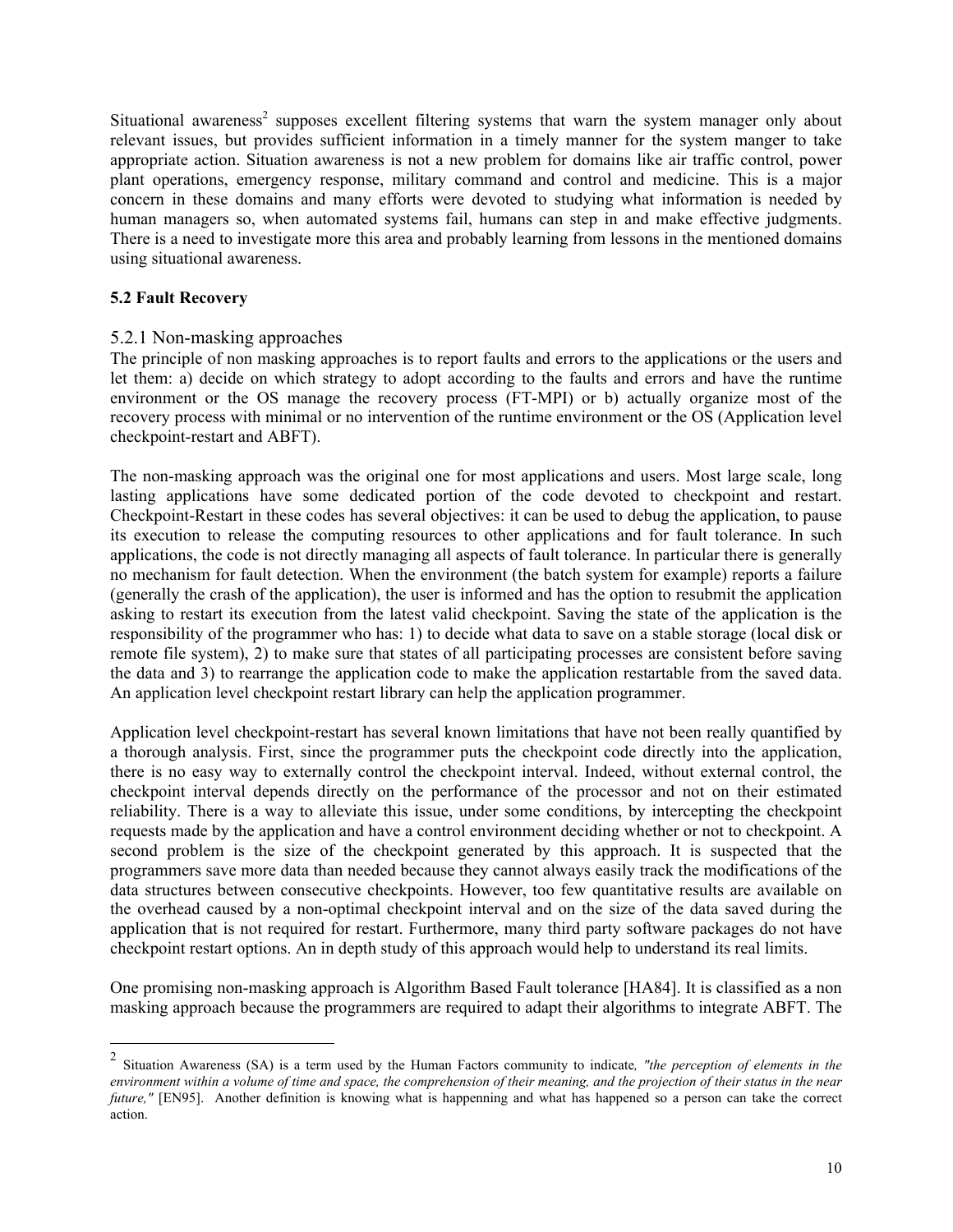ABFT approach consists of computing on data encoded with some level of redundancy. If an error or a fault occurs during the computation and if the encoded results has enough redundancy, it remains possible to reconstruct the missing part of the result. ABFT was proposed for systolic arrays. It is based on a mathematical property of the algorithm: the decoded results correspond to the algorithm applied on the non-encoded input parameters. In other words the coded result stays consistent with the encoded input parameters thanks to the consistence preservation property of the algorithm. ABFT has several limitations in practice: 1) it works for linear algebra and FFT but, to our knowledge, the question of its applicability to other domains stays open. 2) ABFT was designed for off-line detection and correction. Since execution in Exascale systems are supposed to be hit by several faults before their termination, there is a need for on-line error detection and correction. On-line ABFT [Ch08] consists in stopping the execution of the algorithm at some point before the termination, detecting and potentially correcting errors on the data sets. A recent paper demonstrates that the consistence conservation property is not respected during the computation for several matrix products algorithms. As a consequence these algorithms cannot be used for on-line ABFT. 3) To detect errors on the data sets, ABFT needs global reduction operations. Error correction requires solving a system of linear equations. Reduction and linear system solving involving billions of threads is probably not feasible in an efficient manner. 4) Although some recent work demonstrates that the numerical stability is not harmed in some very specific cases, the general understanding on the impact of ABFT on the numerical stability remains to be investigated. Thus to understand the applicability of ABFT to future Exascale computers and find solutions to its current limitations requires more analysis and research.

#### 5.2.2 Masking approaches with rollback-recovery

With the masking approach the faults-errors and failures of the hardware and software are masked to the application (and thus its programmers) and end-users. Masking approaches concern three main fault tolerance techniques: Rollback Recovery, Proactive Action and Replication.

As explained previously, most of the work in fault tolerance for HPC is based on Rollback Recovery. Many research projects have been conducted and results published in the past year about automatic checkpoint-restart on remote storage and diskless checkpointing. Despite the fact that these domains have received a lot of attention, several important issues at Exascale remain open.

All checkpoint-restart techniques need to address two main problems: 1) find a scalable fault tolerant protocol ensuring a consistent cut of the parallel execution in-order to built correct restartable checkpoint images and 2) reduce the computational and/or I/O cost of checkpointing.

Concerning fault tolerant protocols, the progress in the past 10 years is substantial [EAW02] [BGD08]. The two classes of protocols (coordinated checkpointing [CL85] and message logging) were the subjects of strong optimization research. As a consequence both classes of protocols are very efficient even on high speed networks and the differences in performance and overhead between them have become less and less significant. Still we do not know how well these protocols work for one million processes. Moreover, in some sense, the optimal protocol for extreme scale has not been found: such protocol should, in theory, avoid global checkpoint coordination, message logging and domino effect. A solution could come from a third class of protocols called "communication induced checkpoint" (CIC). However, previous studies have demonstrated that this kind of protocol could force many more checkpoints than the other classes. Since the cost of checkpointing is supposed to be very high, all previous research has considered that the fewer checkpoints are taken during the execution the better. This raises the question of the checkpoint cost in Exascale systems. If the checkpoint cost could be reduced significantly (for example by redesigning the architecture and using dedicated hardware) then CIC protocols may provide good trade-off.

If fault tolerance protocols are well understood for MPI environments, there were few studies in the context of PGAS languages and distributed objects at large scale. What kind of fault tolerant protocols are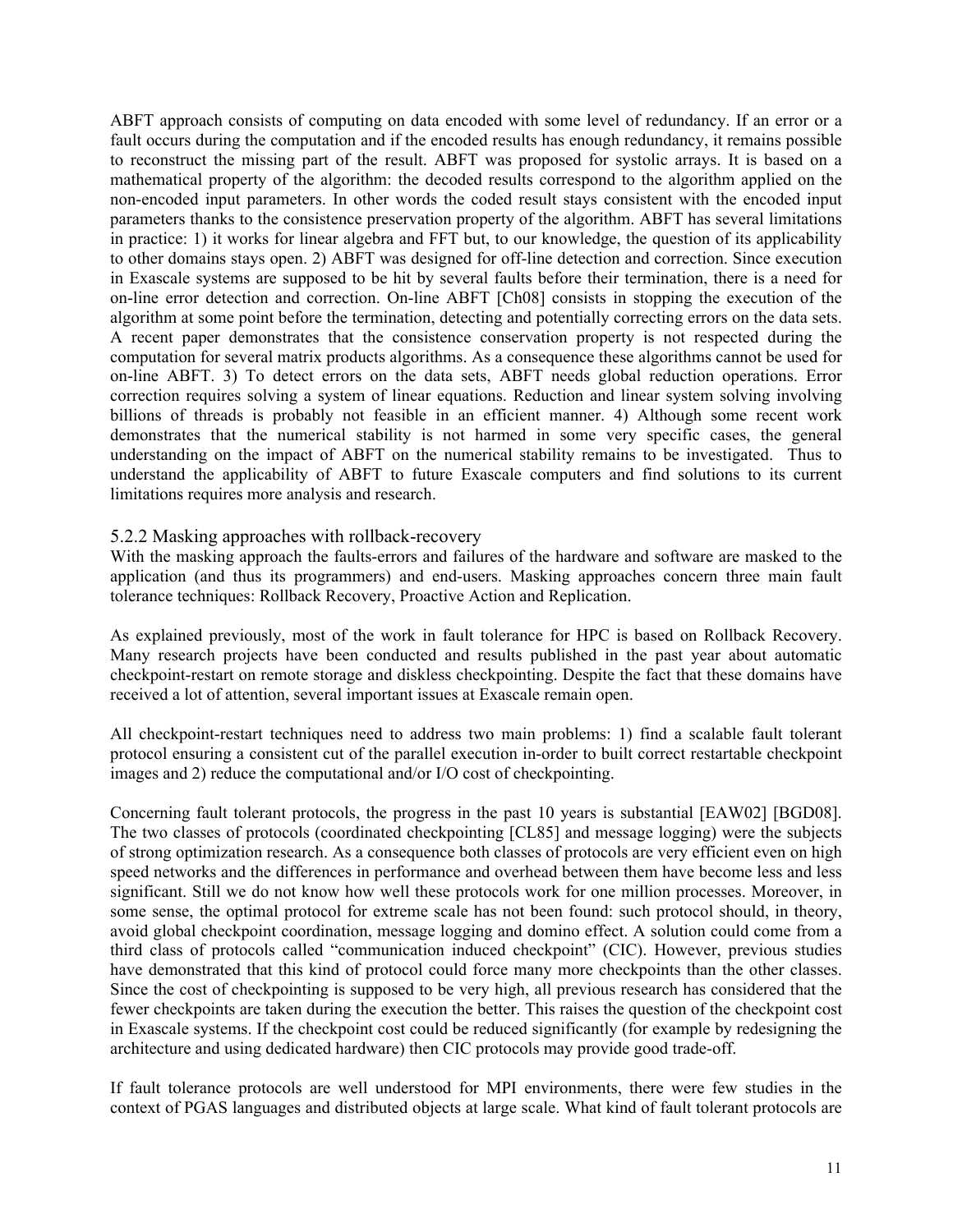preferable for these environments? Are there some fundamental differences that preclude the use of some protocols in these environments or make them inefficient?

Independently of the programming and runtime environment, there is a lack of understanding of the application of fault tolerant protocols in parallel applications. Since the beginning of the research in fault tolerance in parallel applications, the assumption is that parallel programs essentially behave like distributed systems and as a consequence, their state should be saved using the same mechanisms. This initial assumption is questionable since parallel applications present some essential properties that could be the opportunity for designing or specializing fault tolerance principles specifically for them.

The cost of checkpointing is the second main problem to address for checkpoint-restart. It has been observed that a large fraction of the checkpointing cost is due to the remote storage of the checkpoint image. In the current "balanced parallel architecture" followed by most of the HPC centers, checkpoint images are stored on a parallel file system through I/O nodes. The bandwidth of the I/O nodes is limited and according to some measurements and evaluation, the time to store a checkpoint could be as high as 30 minutes. A technique to avoid this bottleneck is to store the checkpoint image on computing nodes. Some redundancy mechanisms are used to ensure that the checkpoints will stay available even if several computing nodes fail. The extreme approach in this domain is diskless checkpointing [PLP98] [Lu05] [ZSK04] that essentially stores the checkpoint images in the memory of the computing nodes, still with some form of redundancy to ensure the checkpoint availability in case of failures. Diskless checkpointing has been the object of many research studies. A version of diskless checkpointing supporting a single node failure is implemented in SCR [SCR] and used since 2007 at LLNL. It has some important drawbacks like the doubling of the memory occupation and some need for coordination (when computing the checksums). These two drawbacks could be considered as unacceptable for Exascale systems where the memory will be a very expensive resource and where coordination should be avoided as much as possible. However, new technologies like SSD devices seem to offer a new performance and stability trade-off compared to RAM and disks. This is seen by the community as an opportunity to revisit diskless checkpointing studies in the light of these new technologies.

Besides avoiding the bottleneck of remote file systems, another way to reduce the checkpoint time is to reduce the checkpoint size. This topic also has been the object of many researches from various angles: OS level incremental checkpointing, programmer directed memory exclusion, compiler detected dead variables, etc. The two key points exploited by these techniques are: 1) not all data have to be saved to construct a correct checkpoint and 2) data that need to be saved may not be completely updated between 2 consecutive checkpoints. The researched optimality is the following: between 2 subsequent checkpoints, save only the updated data that will be read in the future (as parameters of next operations inside the application or as results of the execution). This supposes an accurate determination of the past updates (from the previous checkpoint) and the future reads. As a matter of fact none of the existing systems matches this objective. As a consequence, there is certainly a need for further research in this domain.

In addition to the increasing the performance in checkpoint-restart, there is a need to ensure the correctness of the data saved and restored for the checkpoint (whether it's a system wide or an application based checkpoint). This issue, which is mostly ignored currently, is expected to be significant at Exascale. End-to-end data correctness/integrity is not a novel topic in storage systems. Several standards already exist (e.g ANSI T10-DIF). However and especially on the case of checkpoint-restart, every component (HW and SW) from registers to hard disk need to conform to have complete confidence. More progresses and researches are needed in this domain.

#### 5.2.3 Other masking approaches (proactive actions and replication)

The principle of proactive action is to avoid recovery from faults, errors and failures by predicting them (from notification from sensors, error rates, heuristics, etc.) and proactively replace the suspected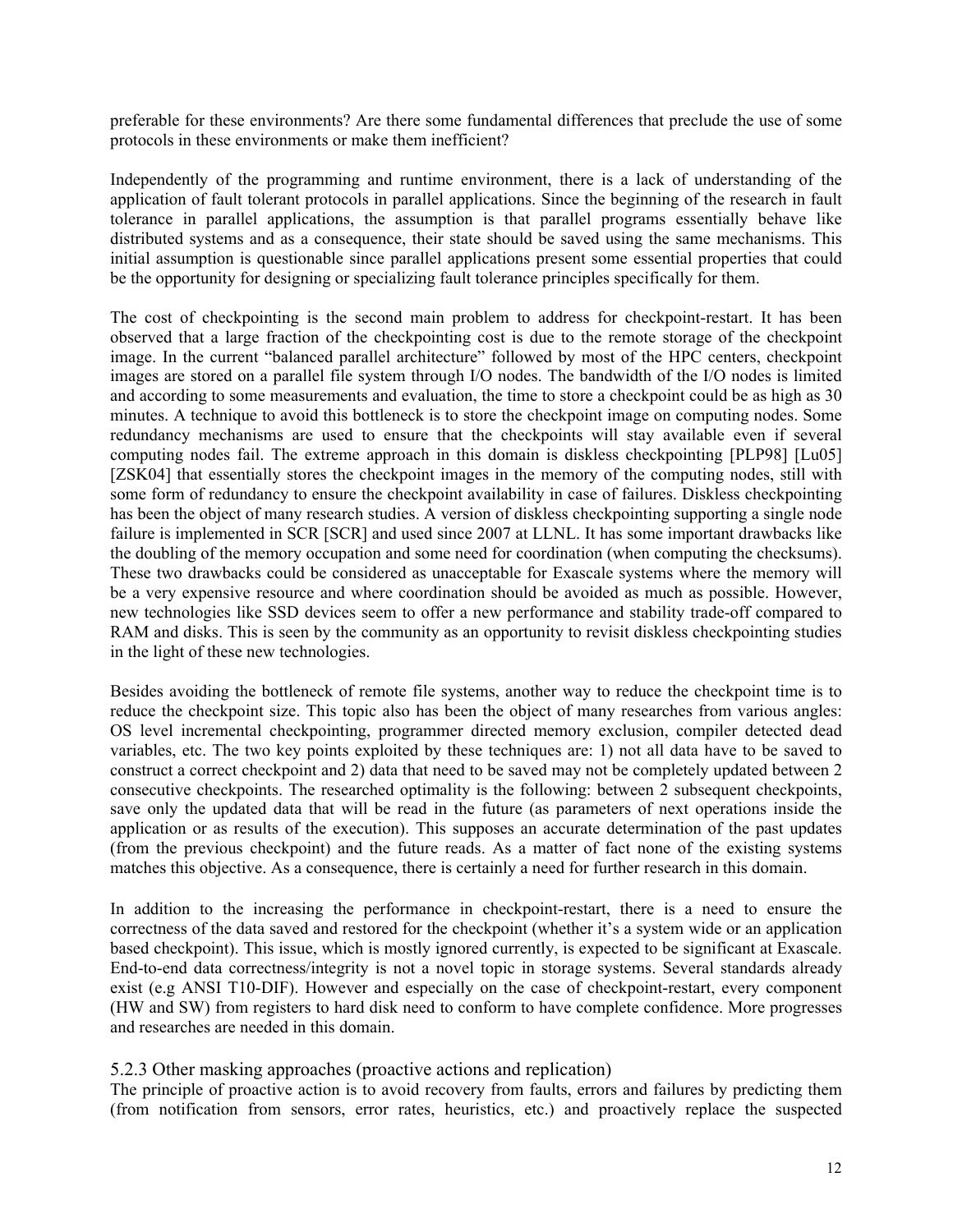components (in theory hardware and software ones) by other correctly working components providing the same function. Two main issues have to be addressed: 1) faults, errors and failure prediction and 2) replacement of suspected components by correct ones. Several researches have been conducted on this domain and results were published in prediction algorithms [Sah06][Yaw07][Sah02] and proactive process or virtual machine migration [Cha08][Sat06][Sco09][CMK05].

One limitation of the prediction algorithm studies is the number of RAS files considered for the prediction algorithms. Most of these studies considered two log files: one from a cluster of 350 nodes (small compared to our perspective of Exascale systems) and the other one from the first 100 days of a BlueGene/L machine. These two traces are not representative even of current Petascale systems and it is obviously very important to design prediction algorithms based on the most recent traces and a large number of traces. Furthermore, systems currently log only a small subset of the information that can be captured and would be relevant for error prediction. The sheer volume of such data may require on the fly analysis, rather than full capture. We consider efforts in this area as a priority if research on proactive actions is to be continued.

Research on proactive actions has been conducted despite the immaturity of prediction algorithms. This research is useful to understand how the software could use predictions to avoid recovering from faults, errors and failures. The results are quite encouraging, evaluating the overhead of proactive migration to few percents of the execution time, while significantly reducing the occurrence of fatal errors. A first limitation of these studies is that they only consider hardware fault-error-failure prediction. In such context the migration of a process or a virtual machine from a suspected node to a safe one makes sense. However, none of the studies investigates the case of predicted software faults-errors-failures. This lack is significant since one can estimate from available the RAS analysis results that software is responsible for about 50% of the faults-errors-failures. Avoiding recovery for predicted software faults-errors-failures means being able either to confine their effects or to track the affected software parts and to be able to replace the suspected software parts. A frequent misconception is that software errors are systemic and strongly correlated, so that replacing software components would mean having a different code implementing each software component. In fact, many software errors are intermittent and manifest themselves only in specific, rare execution states (specific memory allocation, specific schedule, etc.); many such errors can be avoided by tinkering with the execution state [QTSZ05]. Research on the handling of software errors is still at early stages and has not been explored in the context of HPC applications and systems.

More generally there is a need to better understand the benefit of proactive actions. If these are limited to hardware, they would still require some recovery system to tolerate the large amount of unpredicted failures. Even if proactive-actions are extended to software faults-errors-failures, there would still remain a fraction of false negatives (actual faults-errors-failures that will not be predicted), obliging the use of recovery mechanisms. There may be systemic differences between predictable errors and aleatory errors that cannot be predicted reliably. Categorizing errors according to their predictability could lead to much improved error handling. We consider developing the understanding of predictable errors and proactive actions as a main priority.

Replication is another masking approach for fault tolerance. It is the most frequently used resilience technique in all large scale distributed systems: sensor networks, Grid, Cloud, P2P, Desktop Grid, etc. Replication has two main costs: 1) the need to at least double the number of replicated components in the system and 2) the overhead to guarantee the replication consistency and detect errors. Both costs seem unacceptable in the context of HPC systems (except for some very limited cases): CPUs, memory and network are very expensive and high energy consuming components; the speed of communication and asynchrony are essential for performance so that matching replicates is hard; and much state is not externally visible, so that errors can be detected long after their occurrence. Thus classic replication may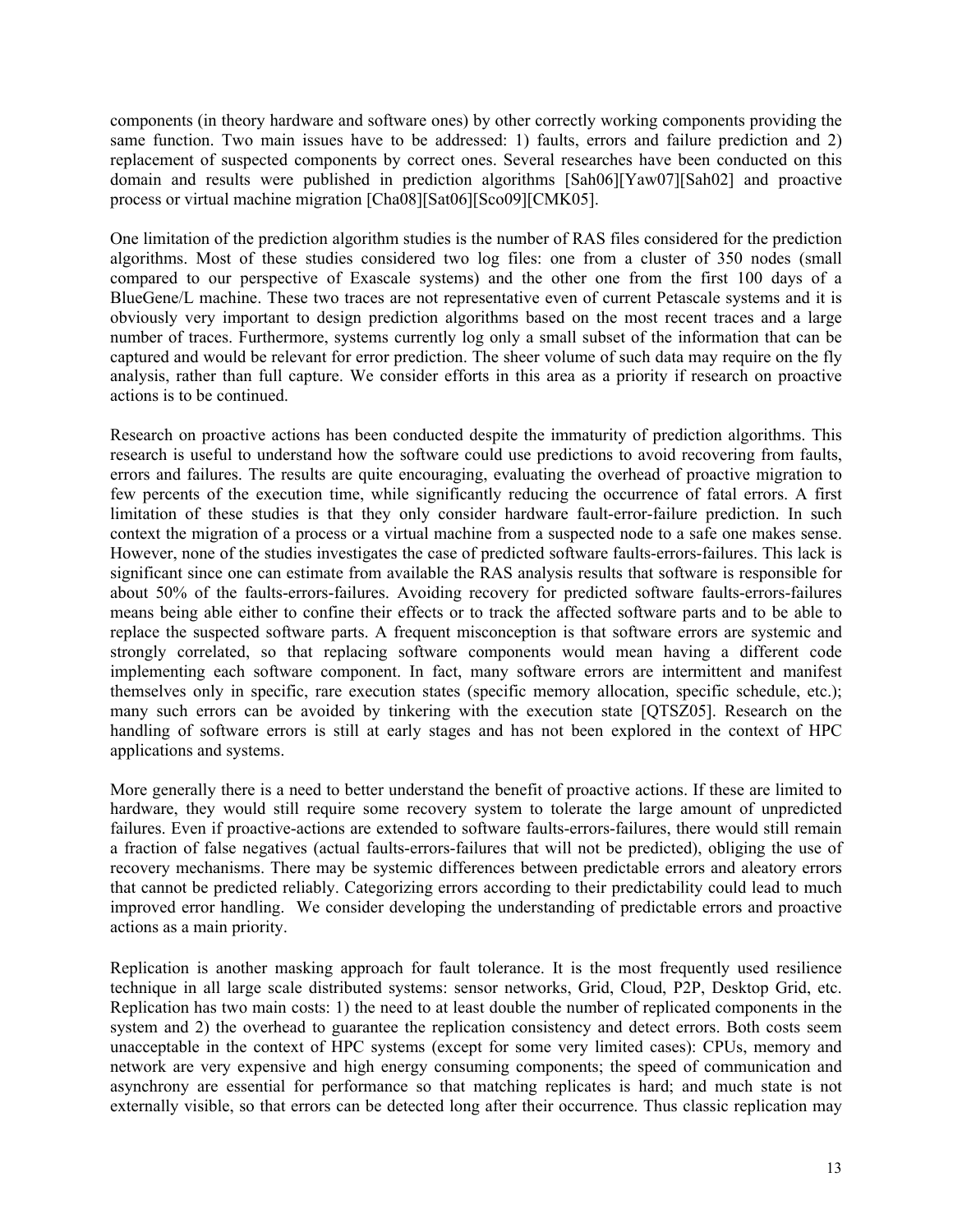not be feasible for HPC unless a dramatic change in the hardware design of HPC machines emerges. Such breakthrough should not be disregarded since the past has demonstrated that hardware developers can develop radically new approaches, based on new objectives (like a drastic reduction of the power consumption) and surprise the community. Besides classic replication, there is probably an opportunity to investigate partial replication of only the most critical and fault-errors-failure prone hardware components. However such approach would require a deep understanding of the faults-errors-failures sources in very large systems, which is by itself still an open question.

#### 5.2.3 Specialized approaches

The difficulty of designing or improving a "one size fits all" fault tolerance approach for Exascale systems motivates the investigation of dedicated fault tolerance and recovery mechanisms targeting specific failure modes: a kind of divide and conquer approach to fault tolerance. The expected benefit of this approach is that one would trigger the minimal sufficient response when a failure happens; the ultimate goal being to be able to confine the recovery to only the affected subsystems and avoid as much as possible a global rollback of the execution.

Let's take the example of the transient errors in the L1 cache. Many processors have a write-through L1 and an inclusive L2, so that all L1 values are also present in the L2 cache. As a result, it is sufficient to detect errors in the L1 cache; errors can be corrected by invalidating the L1 cache so that values are reloaded from the L2. Vendors take advantage of this by using a cheaper and faster parity check in the L1, rather than a more expensive ECC.

Such specialized approaches are already used in HPC machines: For example, the network interface often has retransmission mechanisms that are used when transmission errors or uncertain states (e.g. timeouts) are detected; one can trade off the overhead of error correction in the network against the overhead of maintaining a copy of data sent until reception is acknowledged. However, the mechanisms in place cannot correct all errors cases and "a posteriori" dedicated approaches could be a solution for certain cases.

One problem with the dedicated approach is that it is machine dependent. Another problem is that error detection may occur long after the error occurred; the error is not contained, and it can affect a large portion of the system before it is detected, so that recovery becomes global. If we take the example of a detected but uncorrected transient error in the main memory, affecting a communication receive buffer, then the recovery process would typically involve the sender of the message. Such dependency leads to some coordination between several processes and has a much higher cost than a local corrective technique.

Dedicated techniques rely on the capability to confine faults. The capability to quickly detect an error and to limit its contamination is essential.

As discussed earlier, situational awareness is very important to intervene before minor problems treated silently become or lead to very critical ones. Thus even if dedicated techniques are applied, there is still a need to inform other components about the detected events and how it is being treated. Moreover if the event is perceived by several detectors and can be corrected in different ways, coordination will be required.

Specialized approaches are undoubtedly appealing for their very low recovery cost but further investigation is required to clearly understand their limits.

#### 5.2.4 Hardware support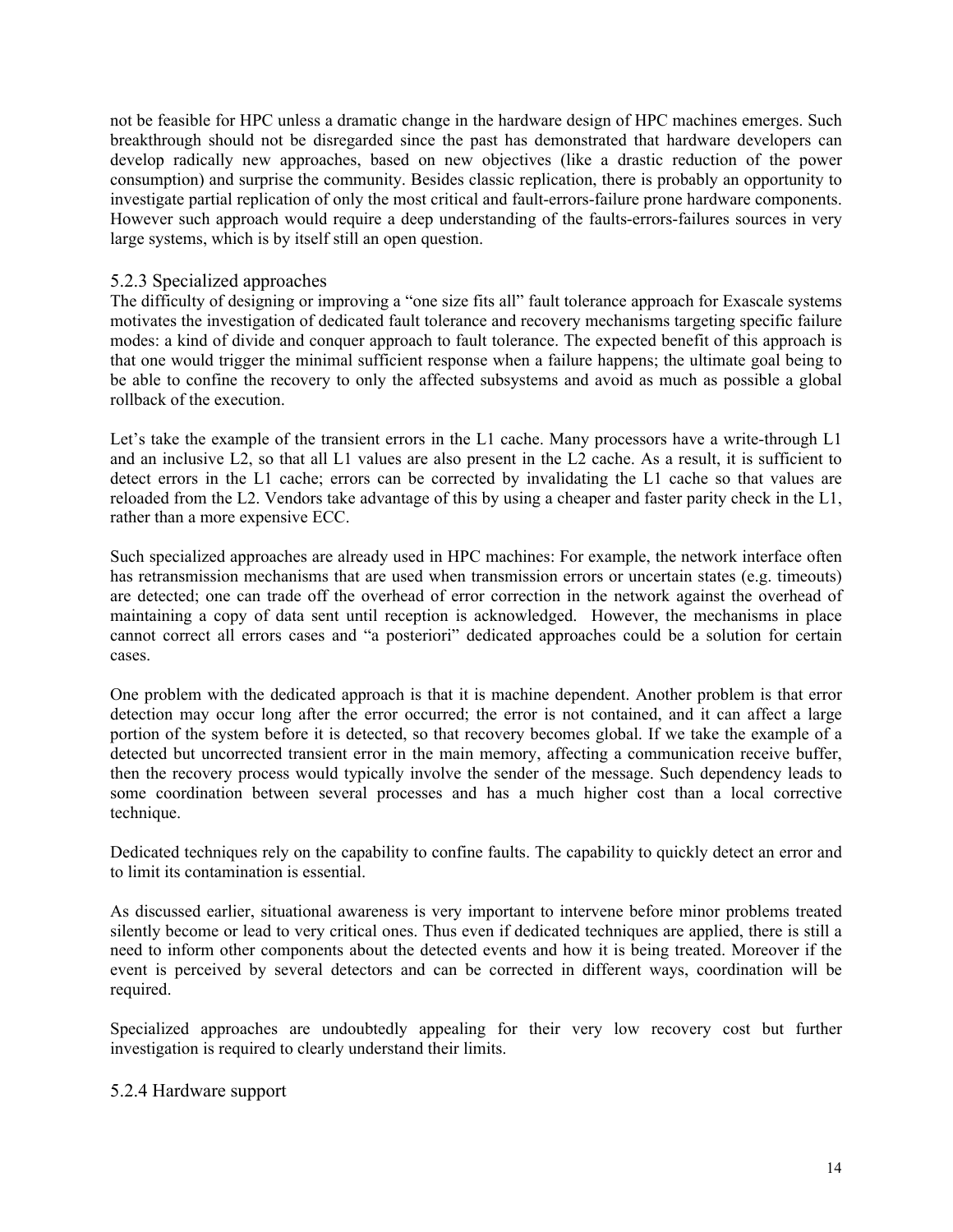The four main mechanisms used in rollback recovery are for: 1) detecting failures, 2) storing and restoring the state of a parallel execution, 3) ensuring that the state of the parallel execution is always consistent, despites failures and 4) computing an accurate difference between 2 successive states. Note that other fault-tolerance approaches need several or all of these mechanisms, in addition to others.

In the current supercomputers very little hardware has been designed specifically to help implement fault tolerance. For example, when checkpointing on a remote file system, the process checkpoint images are transmitted by the communication network used by applications during their execution and stored on disks used for storing users files. No specific hardware is available to implement fault tolerant protocols. For example, message logging is done in the main memory of the node. Another essential mechanism for fault tolerance (incremental checkpointing) currently relies on OS mechanisms.

However, because the speed of detection, reaction and recovery will be critical in effectively supporting fault tolerance in Exascale systems, there is a need to investigate the cost, benefits and limitations of using specific hardware for fault-tolerance. There are several opportunities for the four mechanisms used in rollback recovery. SSD devices have demonstrated superior performance compared to disks and could be good alternative for checkpoint image storage and retrieval. A specific network can help to circulate information about the detected faults-errors-failures and their current treatment. A specific reduction network can also be used to speed up the computation of checksums in diskless checkpointing. Another example is the hardware support for transactional memory that can be reused to implement efficient incremental checkpointing [TNT06].

### 5.2.5 Software support

Software is suspected to be responsible for a significant fraction, if not the large majority, of the failures in Exascale systems. The software run on large-scale parallel computers is already very complex but has not been developed with the same rigor of complex hardware (like current microprocessors) with regards to its verification. There is a need to use better development methods to make code more robust (robust journaling capability). There is also a need to quicker detect and better confine software errors in order to limit their contamination and make the error correction more local (avoiding global rollback).

#### **5.3 Fault oblivious algorithms**

Having the applications and their algorithms indifferent to fault-errors-failure would be an ultimate goal of for the resilience community. As mentioned before this could only be a long-term effort since not only the application and its algorithms but also all software involved in the execution affected by the fault-errorfailure should also be fault tolerant (or resilient).

Very little is known in this domain of auto-repairable algorithms, even if some algorithms for distributed systems, like self-stabilization algorithms [Dij74], can recover themselves from faults. Self-stabilization is a property of an algorithm to eventually recover from a fault using a forward recovery strategy: instead of being externally stopped and rolled-back to a previous correct state, the algorithm continues its execution, impaired by the fault, potentially not respecting its given specifications (giving wrong results), until the algorithm corrects itself the effects of the faults without external influence. Self-stabilization has several limits in the context of HPC applications: 1) self-stabilized algorithms have been studied uniquely in the context of basic distributed system operations (leader election, counting, etc.) and never approached for HPC, 2) the stabilization phase duration is unknown and 3) any fault occurring during the stabilization phase essentially restarts the stabilization. Thus it is not clear that this approach makes any sense for the numerical algorithms themselves. However, many mechanisms in runtime environments that support parallel computations use distributed system operations that could benefit from this family of algorithms.

It is suspected that iterative methods have some fundamental properties allowing them to be good starting points for the exploration of fault oblivious algorithms [GE07] [Li02]. Asynchronous iterative methods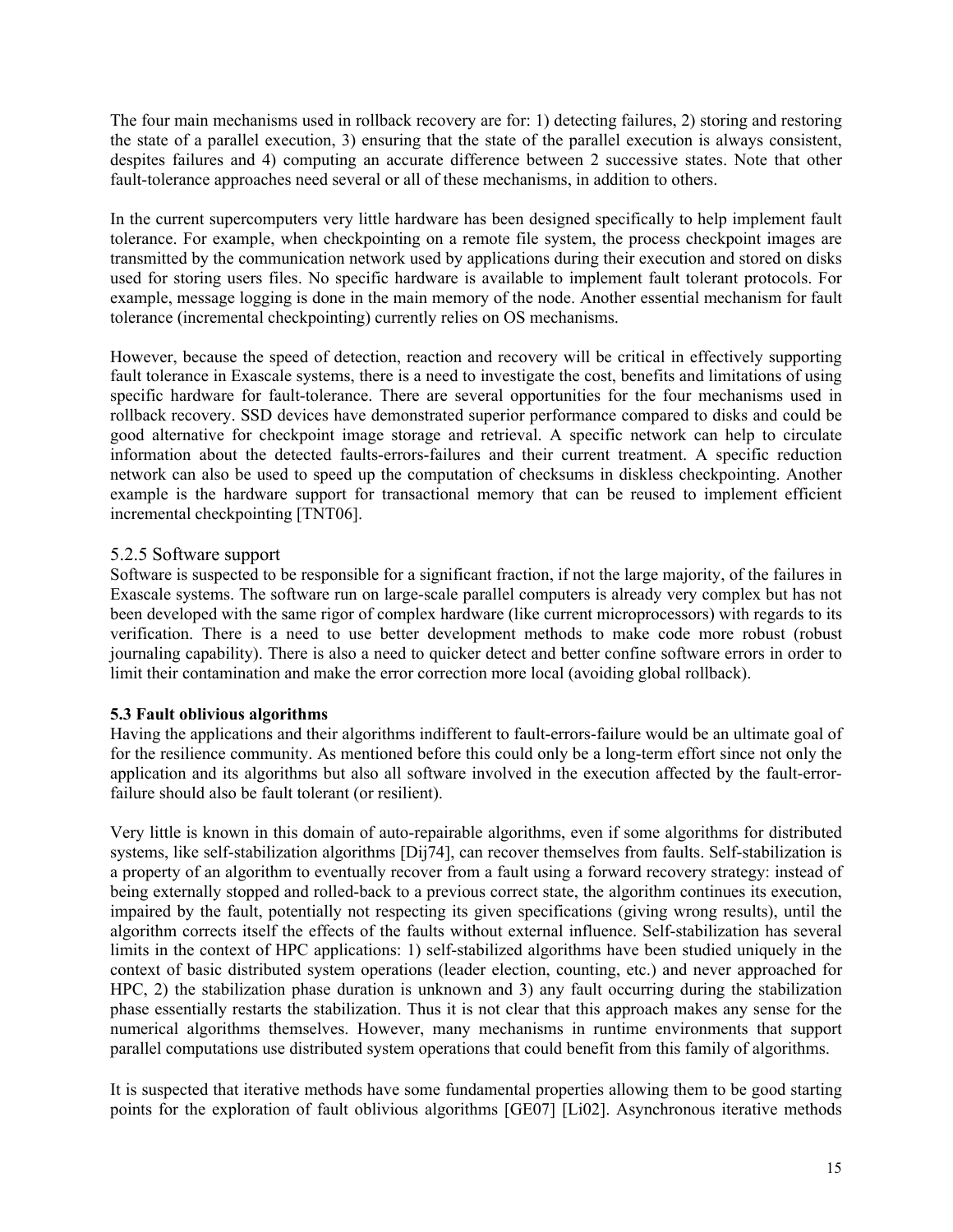tolerate delays in the communications of data between processes. Research must be conducted to understand how these methods resist information loss and to what extent they still converge despite a certain level of faults. According to applied mathematicians, these methods have never been directly studied in this context. We see this research as a multidisciplinary one mixing research in mathematics and computer science.

#### **5.4 Stress Testing**

In addition to progress in application, system and hardware, there is a need for experimental environments that are able to stress and compare different fault tolerance approaches and techniques in a scientific way. Large-scale testbeds are essential in the observation and understanding of complex phenomena. Software environments capable of reproducing usage and fault scenarios are also needed to test and debug new resilience concepts at large scale, before putting them in production.

### *6. Summary*

This paper argues that resiliency is a critical challenge that cannot be ignored for Exascale systems. Incremental improvements of current methods will not be sufficient to meet the failure challenges present in Exascale systems, which are anticipated to experience various kinds of faults many times per day. This paper lays out several categories of errors, including silent and transient, that will have to be dealt with at the Exscale. It also identifies a range of error sources, including software issues. The paper goes on to identify four major research topics that need to be explored to enable Exascale. Hence, this white paper synthesizes the motivations, observations and research issues considered as determinant of several complimentary experts of HPC in applications, programming model, distributed system and system

# *References*

- [ALR04] A. Avizienis, J.-C. Laprie, B. Randell, and C. Landwehr, "Basic Concepts and Taxonomy of Dependable and Secure Computing," IEEE Transactions on Dependable and Secure Computing, vol. 1, pp. 11-33, 2004.
- [BGD08] A. Bouteiller, G. Bosilca, and J. Dongarra, « Redesigning the message logging model for high performance », in ISC 2008, International Supercomputing Conference, Dresden, Germany, June 17-20, 2008.
- [BK95] Blum, M. and Kannan, S. 1995. Designing programs that check their work. J. ACM 42, 1 (Jan. 1995), 269-291.
- [BLCR] http://ftg.lbl.gov/CheckpointRestart/CheckpointRestart.shtml
- [BMP03] G. Bronevetsky, D. Marques, K. Pingali, and P. Stodghill. « C3: A System for Automating Application-level Checkpointing of MPI Programs », in Proceedings of the 16th International Workshop on Languages and Compilers for Parallel Computing, October 2003 (LCPC 2003).
- [Ch08] Z. Chen, « Extending algorithm-based fault tolerance to tolerate fail-stop failures in high performance distributed environments », in proceedings of IEEE Parallel and Distributed Processing Symposium, Page(s): $1 - 8$ , April 2008
- [Cha08] C. Wang, F. Mueller, C. Engelmann, S. L. Scott, "Proactive Process-Level Live Migration in HPC Environments", Proceeding of Supercomputing 2008, Tampa.
- [CIFT] http://www.mcs.anl.gov/research/cifts/index.php
- [CL85] K.M. Chandy and L. Lamport. Distributed snapshots: Determining global states of distributed systems. ACM Transactions on Computer Systems, Vol. 3, No. 1, pp 63-75, 1985
- [CMK05] Sayantan Chakravorty, Celso Mendes and L. V. Kale,"Proactive Fault Tolerance in Large Systems", HPCRI Workshop in conjunction with HPCA 2005, 2005.
- [CR04] Charng-da Lu, Daniel A. Reed, "Assessing Fault Sensitivity in MPI Applications", in Proceedings of the 2004 ACM/IEEE conference on Supercomputing, 2004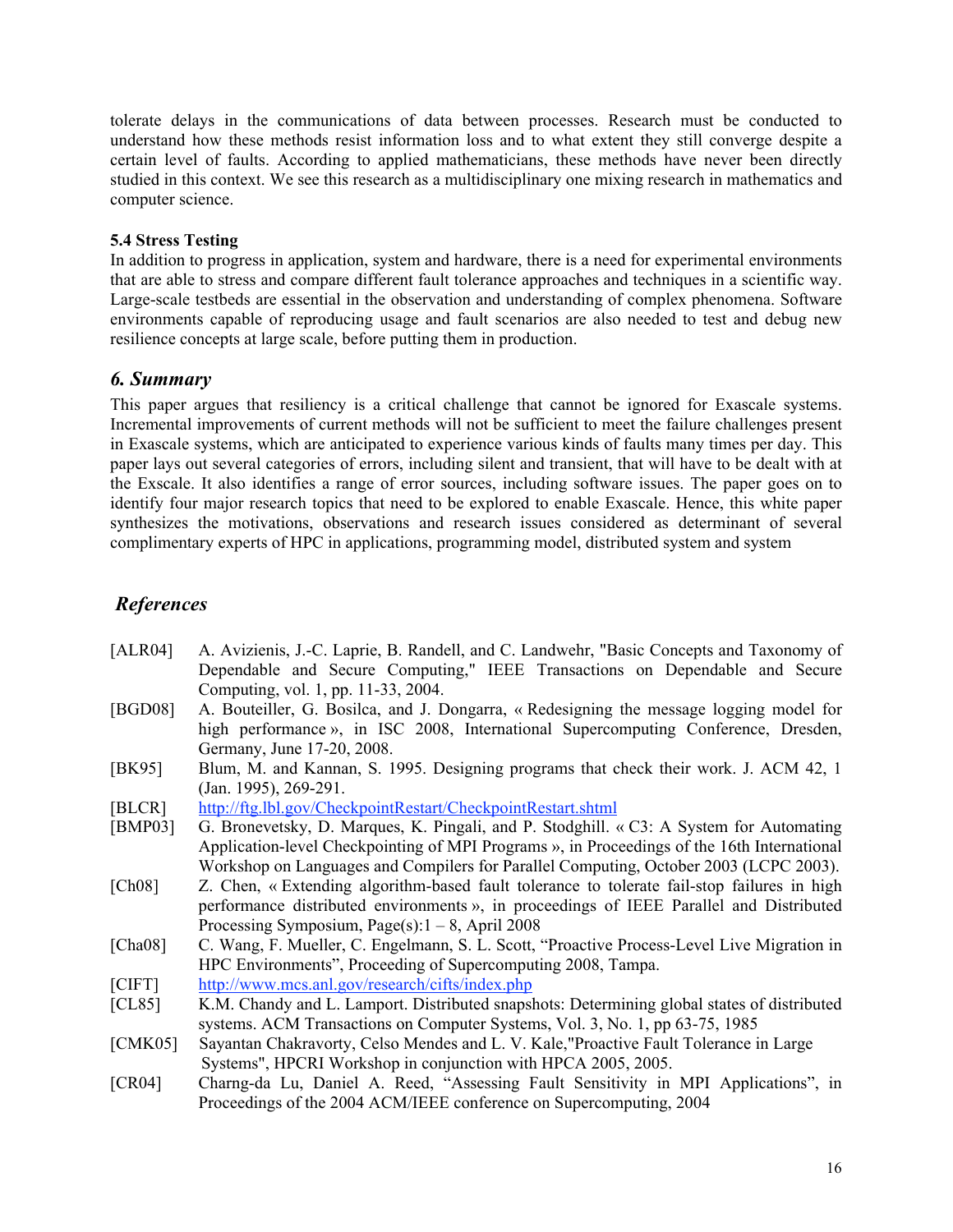- [CSCL] http://www.cs.wisc.edu/condor/manual/v6.8/4\_2Condor\_s\_Checkpoint.html
- [Dij74] E.W. Dijkstra, "Self-stabilizing systems in spite of distributed control". Communication of the ACM, vol 17, num 11, 1974
- [EAW02] E. N. Elnozahy, L. Alvisi, Y.-M. Wang, and D. B. Johnson, « A survey of rollback-recovery protocols in message-passing systems », ACM Computing Surveys, 34(3):375–408, September 2002.
- [EG05] C. Engelman, A. Geist, "Super-Scalable Algorithms for Computing on 100,000 Processors", in Proceedings of the International Conference on Computational Science, May 2005.
- [FT-MPI] http://icl.cs.utk.edu/ftmpi/
- [GCG07] J. N. Glosli, D. F. Richards, K. J. Caspersen, R. E. Rudd, J. A. Gunnels, F. H. Streitz "Extending stability beyond CPU millennium: a micron-scale atomistic simulation of Kelvin-Helmholtz instability, A Micron-Scale Atomistic Simulation of Kelvin-Helmholtz Instability", in Proceedings of the 2007 ACM/IEEE conference on Supercomputing, Reno, 2007.
- [GE07] A. Geist, C. Engelmann, « Development of Naturally Fault Tolerant Algorithms for Computing on 100,000 Processors », http://www.csm.ornl.gov/~geist/Lyon2002-geist.pdf
- [HA84] K. Huang and J. Abraham, "Algorithm-Based Fault Tolerance for Matrix Operations", IEEE Trans. on Computers, Vol. C-33, No. 6, pp. 518-528, June 1984
- [KR07] William Kramer, et al. "Report of the Workshop on Petascale Systems Integration for Large Scale Facilities." LBNL Technical Report Number 63538, Lawrence Berkeley National Laboratory, 2007, http://repositories.cdlib.org/lbnl/LBNL-63538/.
- [KR08] W. Kramer, « PERCU: A Holistic Method for Evaluating High Performance Computing Systems », A Disertation, University of California Berkeley, October 2008.
- [LAM/MPI] http://www.lam-mpi.org/
- [Li02] Gui-Rong Liu, "Mesh Free Methods: Moving Beyond the Finite Element Method", CRC Press, 2002, ISBN 0849312388
- [Libckpt] http://www.cs.utk.edu/~plank/plank/www/libckpt.html
- [Lu05] C. D. Lu, « Scalable Diskless Checkpointing for Large Parallel Systems », Ph.D. dissertation, University of Illinois at Urbana-Champaign, 2005
- [MPICH-V] G. Bosilca, A. Bouteiller, F. Cappello, S. Djilali, G. Fédak, C. Germain, T. Hérault, P. Lemarinier, « MPICH-V: Toward a scalable fault tolerant MPI for volatile nodes », In Proceedings of SuperComputing 2002. IEEE, Nov.,2002 : http://mpich-v.lri.fr/
- [MVAPICH] http://mvapich.cse.ohio-state.edu/overview/mvapich/
- [NA03] K. Nagaraja, X. Li, R. Bianchini, R. Martin, and T. D. Nguyen. "Using fault Injection and Modeling to Evaluate the Performability of Cluster Based Services." *Proceedings fo teh 4th USENIX Symposium on Internet Technologies and Systems.* Seattle, WA, March 2003.
- [OpenMPI] http://www.open-mpi.org/
- [OS07] A. Oliner, and J. Stearley, « What Supercomputers Say: A Study of Five System Logs », in Proceedings of the International Conference on Dependable Systems and Networks (DSN). 2007.
- [PLP98] J. Plank, Li, K., M. Puening, « Diskless checkpointing », IEEE Transaction on Parallel Distributed Systems, 9(10):972–986, 1998.
- [PYK99] J. S. Plank, Y. Chen, Kai Li, M. Beck, G. Kingsley. "Memory Exclusion: Optimizing the Performance of Checkpointing Systems". Journal Software: Practrice and Experience, John Wiley & Sons, 29(2): 125-142, 1999
- [QTSZ05] F. Qin, J. Tucek, J. Sundaresan and Y. Zhou. Rx: Treating bugs as allergies---a safe method to survive software failure. In proceedings of the 20th ACM Symposium on Operating Systems Principles (SOSP'05), October 2005
- [Sah02] R. K. Sahoo, M. Bae, R. Vilalta, J. Moreira, S. Ma, M. Gupta, "Providing Persistent and Consistent Resources through Event Log Analysis and Predictions for Large-scale Computing Systems", in Proceedings of IEEE/ACM Supercomputing 2002.